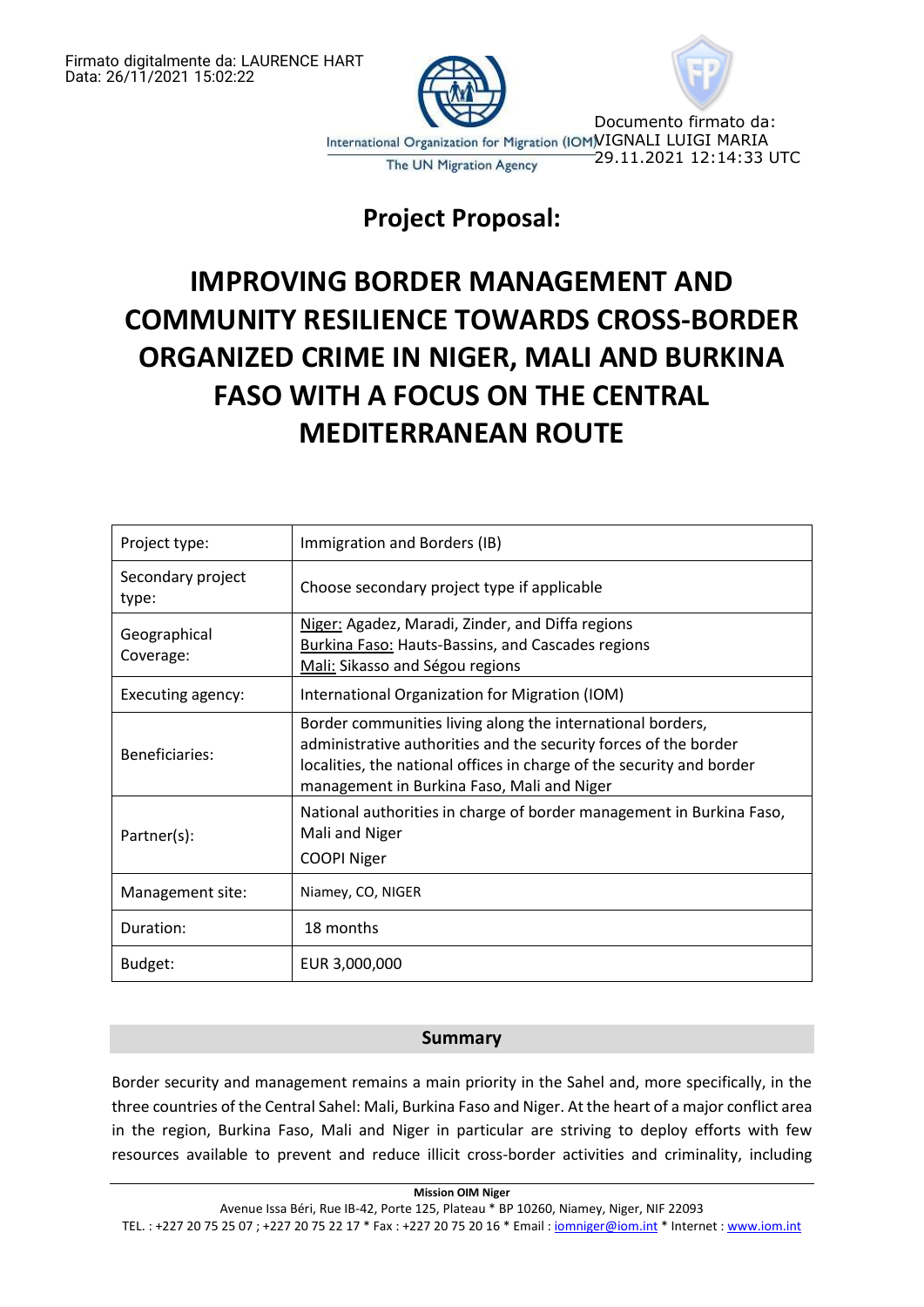smuggling and trafficking of persons, drugs and weapons, further limit the transit of terrorist groups in the country and improve security in border areas. Located on the Central Mediterranean Route (CMR), Mali, Burkina Faso and Niger are important transit countries for West African migrants on their way to Northern Africa and Europe. Given the volatile security situation in the Central Sahel and the proliferation of Violent Extremism groups, including those linked to the Islamic State and Al-Qaeda, border communities, internally displaced persons and migrants are in situations of heightened risks to their security and safety and in growing need of basic services.

In addition to the security and humanitarian aspects of the instability of border areas, the lack of State presences and State services make it difficult for remote border communities to access basic services, especially in terms of health in a context of COVID-19 pandemic. The porous borders and irregular border crossings along the Central Mediterranean Route (CMR) has indeed raised growing concerns about the health dimension in border management and beyond in border areas, suggesting the need to adopt innovative and multi-sectoral responses to mitigate potential health risks, improve the state capacity to address migrants health needs and reinforce the accessibility to primary health services and more advanced medical health first aid support in border areas affected by organized crime and violent extremism.

The International Organization for Migration, with offices in Mali, Burkina Faso and Niger, is currently implementing multiple national and regional projects that aim to further strengthen the capacities of border management actors in the three targeted countries. Additionally, following consultations with the three Governments and in light of the multiple challenges that the Governments are facing in these fragile border areas and along the Central Mediterranean trafficking route, further efforts are needed to contribute to the strengthening of border management capacities through a regionallyfocused project in all three countries.

#### **1. Rationale**

According to IOM's Regional Mobility Mapping report, the CMR continues to be the main route for migrants who travel to Europe. The number of migrants arriving in Italy through the CMR in June 2021 was estimated at 20,785 migrants, a 134% increase from June 2020 when 8,881 migrants arrived in July. The porosity of international border fosters not only irregular migration, but also the circulation and spread of Violent Extremist Organizations, and more significantly trans-national organized criminal networks, including trafficking in persons, drugs, counterfeit medicine and arms. The links between terrorist organisations and bandits are already evident in parts of the Sahel, according to recent studies on the funding of terrorist organisations.

The tri-border area between Mali, Burkina Faso and Niger (commonly referred to as the Liptako-Gourma area) has been the hotbed of VEO activity in the Sahel. IOM's Central Sahel Response Plan estimates that more than 14 million people need life-saving assistance in 2021.<sup>1</sup> An increased risk of intercommunal conflict, partly resulting from low Government presence in these areas and conflicts over access to natural resources, has further increased the number of people in need in the area. The Central Mediterranean Route (CMR), which traverses this area, is an important corridor that connects

<sup>&</sup>lt;sup>1</sup> [Central Sahel Crisis Response Plan 2021 | Global Crisis Response Platform \(iom.int\)](https://crisisresponse.iom.int/response/central-sahel-crisis-response-plan-2021/year/2021)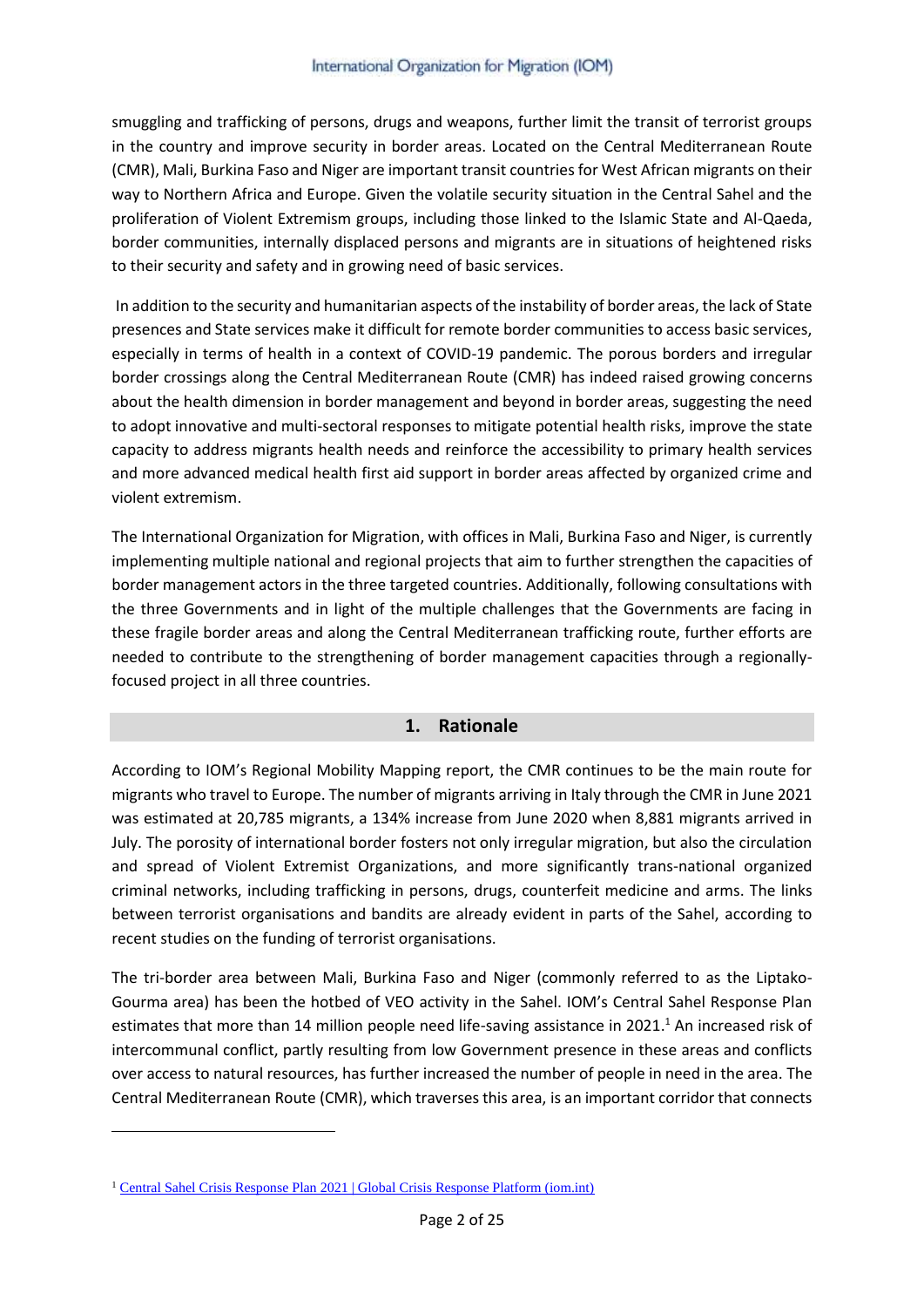West and Central Africa with Northern Africa. Most countries in the WCA region are members of the Economic Community of West African States (ECOWAS), allowing for free movement and visa-free travel. Niger is the last country on the CMR that is part of ECOWAS on the route to the Northern MENA countries and Europe, and is therefore an important crossroads for international migrants, but also for all types of illicit trafficking putting travellers and migrant's life at risk.

#### **Trafficking route putting migrants' life at risk through smuggling and human trafficking**

In the IOM report "*Migration and risks: smuggling networks and dynamics on the Central Mediterranean Route*" that was published in September 2020, indeed noted an increase in human smuggling following the tightening of migration policies in the region (including the 2015-36 law in Niger that criminalized irregular migration through alternative routes in northern Niger). As a result, the CMR became (and continues to be) an important smuggling corridor through this area, especially where border controls are insufficient. The Government along the Central Mediterranean Route are committed to combat the smuggling of migrants and as well as human trafficking. A study published by IOM Mali in 2021<sup>2</sup> shows that additional measures could be taken to fight migrant smuggling along the CMR, including the strengthening of border control facilitating legal movements but also ensuring the security at the borders to prevent criminality to spread and put host communities' security at risk. According to the findings, the inter-institutional coordination, cross-border cooperation and the capacities of authorities should be reinforced. There is also a need for a more systematic effort in terms of collection, analysis and sharing of information related to regular and irregular migration.

The aforementioned study on smuggling along the CMR, noted that of the 5,159 refugees and migrants surveyed in Libya (the majority of whom travelled along the CMR), 32 per cent reported not using any smuggler (1,638), while approximately 37 per cent (1,896) used one smuggler, and 31 per cent (1,592) used several smugglers along their journey to Libya. Of the 8,329 refugees and migrants surveyed in West Africa, approximately 46 per cent reported not using any smuggler (3,896), while 25 per cent (2,100) used one smuggler, and 26 per cent (2,180) used several smugglers along their journeys. However, these numbers are not representative and do not reveal trends over time. Nevertheless, the above numbers do give an insight in the prevalence of human smuggling across the CMR.

#### **Lack of trust and confidence between State representatives and remote border communities**

These factors have all contributed to a very low capacity of State and border management actors to build trust and confidence between the communities in these border regions, state structures as well as security forces. Community engagement or community policing being is a share of the layers of the security strategy along with support to fixed and mobile means to enable State actors to manage and control the borders in the three targeted countries, alongside with the support. As underlined by the UN Secretary General on the High-Level Humanitarian Event for the Sahel of 20 October 2020, the responses to these challenges must go beyond mere security dynamics and take an integrated approach along the humanitarian-development-peace (HDP) nexus. It is therefore essential that the border management capacities in the targeted countries are strengthened through working not only

<sup>&</sup>lt;sup>2</sup> Smuggling of Migrants on the Central Mediterranean Routes: Issues, Challenges and Perspectives, 2021 IOM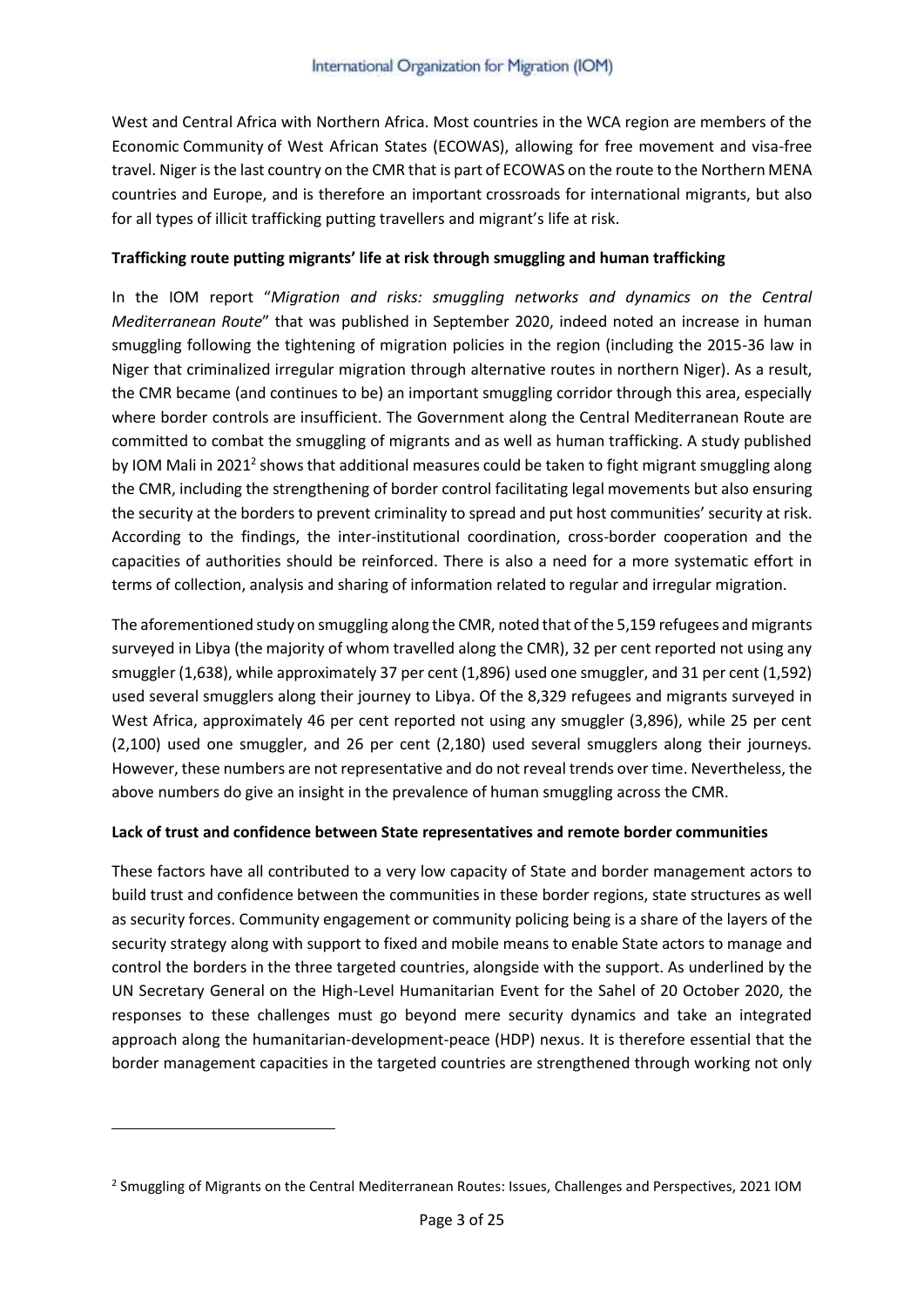with the Government, but also with the communities in the border areas, to build better ties between law enforcement and communities to establish foundations for longer term recovery.

#### **The spread of Violent Extremism in the 3-border area (Liptako-Gourma)**

Following the fall of the Qadhafi regime in Libya in 2011, insecurity and armed violence started to spread across the Sahel. Northern Mali was the theatre of armed conflict with the uprising of 2012 and fuelled by an influx of weapons from Libya. In the following years, Niger and Burkina Faso also saw a rapidly increasing number of violent attacks from the aforementioned VEOs. Currently, border regions in all three countries are under a State of Emergency and the three militaries are stretched to respond to threats on multiple fronts simultaneously. The map below summarizes the insecurity in the Central Sahel region.



**Lack of access to basic services with a focus on health and mental health**

A survey conducted by IOM in 2017 showed that, 75% of all adult migrants and 88% of all children of the Central Mediterranean sample experienced some form of exploitation, including human trafficking. Further, 36% of adult and 32% of child respondents reported to have observed someone travelling with them having been threatened with sexual violence during the journey.<sup>3</sup> Anecdotal evidence collected in IOM's transit centres demonstrates that these trends have continued after 2017. In addition, trafficking in human beings is prevalent along the CMR. Trafficking groups are often wellorganized and can transfer their victims from Mali, Burkina Faso and (Southern) Niger to Libya in several steps.<sup>4</sup> The porosity of the borders in these regions, including the tri-border area but also in Northern Mali and Northern Niger, creates an environment which is prone to exploitation by human

<sup>3</sup> <https://publications.iom.int/system/files/pdf/ch15-vulnerability-to-exploitation-and-abuse.pdf> <sup>4</sup> [https://globalinitiative.net/wp-content/uploads/2021/06/GI-TOC-Changing-human-smuggling-and](https://globalinitiative.net/wp-content/uploads/2021/06/GI-TOC-Changing-human-smuggling-and-trafficking-dynamics-in-North-Africa-and-the-Sahel-in-2019-and-2020.pdf)[trafficking-dynamics-in-North-Africa-and-the-Sahel-in-2019-and-2020.pdf](https://globalinitiative.net/wp-content/uploads/2021/06/GI-TOC-Changing-human-smuggling-and-trafficking-dynamics-in-North-Africa-and-the-Sahel-in-2019-and-2020.pdf)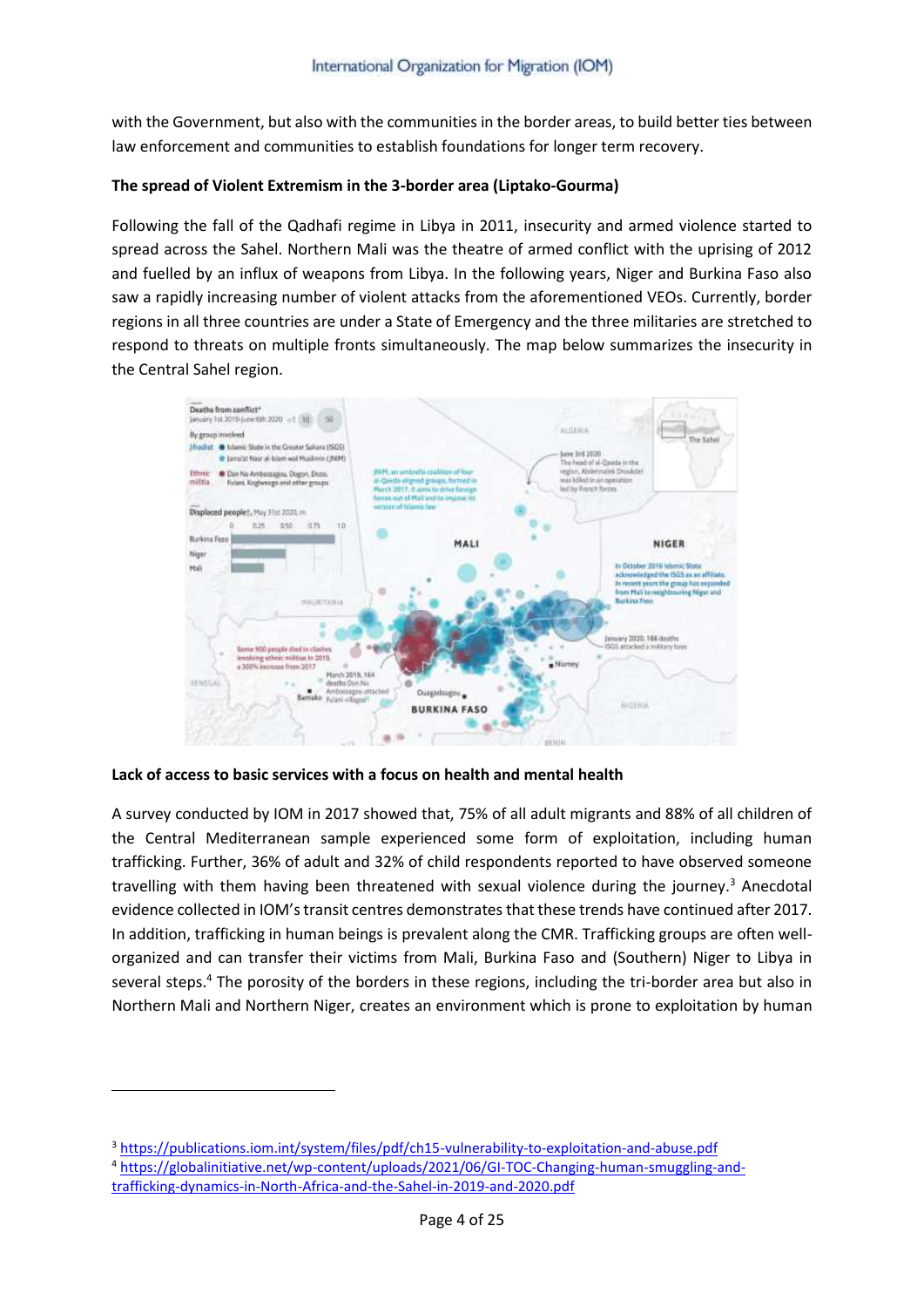traffickers, and puts its victims at significant risks of exploitation, maltreatment and other human rights abuses during their transportation, as well as after their arrival in Libya or Algeria.

Any traumatic experience (rape, looting, torture, physical aggression) occuring during the journey h often has a devastating impact on the health, mental health and psychosocial well-being of migrants, whether they are on the move back home, in transit to their regions or countries of origin, or along the CMR.

In Niger for example, dehydration, respiratory illnesses, and diarrhoea represent the most common illnesses found among migrants in the Southern regions bordering Nigeria. Mental suffering and mental disorders most frequently detected in migrants are acute stress reactions, which may be due both to the violence of the situation and to the individual vulnerability of the person, and which may be manifested by signs of overwhelmed stress such as disordered agitation, emotional outbursts and sometimes psychotic reactions, and Post-Traumatic Stress Disorder. In addition, they can also and often manifest associated symptoms such as depressive disorders, anxiety disorders, somatic disorders, which sometimes take centre stage in traumatic pathologies. These psychological sufferings can be the result of intentional violence, such as GBV or degrading and inhumane treatment to which migrants are often exposed and subjected along the migration route.

The overall lack of knowledge about the vulnerabilities of migrants and the inability of border security forces to prevent, identify and address signs of distress during primary inspection and though secondary inspection can often constitute an additional stress factor for people on the move, especially in isolated areas where communities have limited access to primary health services and more advanced medical facilities.

Given the relative geographical isolation of certain border areas and the limited capacity of the national health system in the regions of Diffa and Agadez (Niger), access to primary health and adequate care (including mental health) represents a real obstacle not only for people on the move but also for the communities living near the border. This is extremely relevant if we consider that certain border areas are often subject to health epidemics, such as malaria, cholera, or the recent Covid-19 pandemic, which severely affect both the migrant population and the host community, and had concrete impacts on mobility restrictions affecting trade and development.

Health border management has become increasingly key, and complex, representing an added challenge to manage for state actors operating at border posts, with a focus on immigration police as frontline control and identification actors.

With most of military resources mobilized in areas of active conflict to contain violent extremist groups and inter community clashes, Sahelian Governments rely indeed mostly on the police and the gendarmerie to secure their borders in more stable areas. However, their resources remain limited and the number of border crossing posts effectively controlled is low. Although IOM is conducting projects to support the border services through the construction of border posts or the setting up of Mobile companies or Mobile Border Posts (i.e in Niger), training and equipment, it is impossible for security services alone to ensure the surveillance of thousands of kilometers of borders. Overall, Community Engagement & Policing (CEP) contributes to creating an environment in which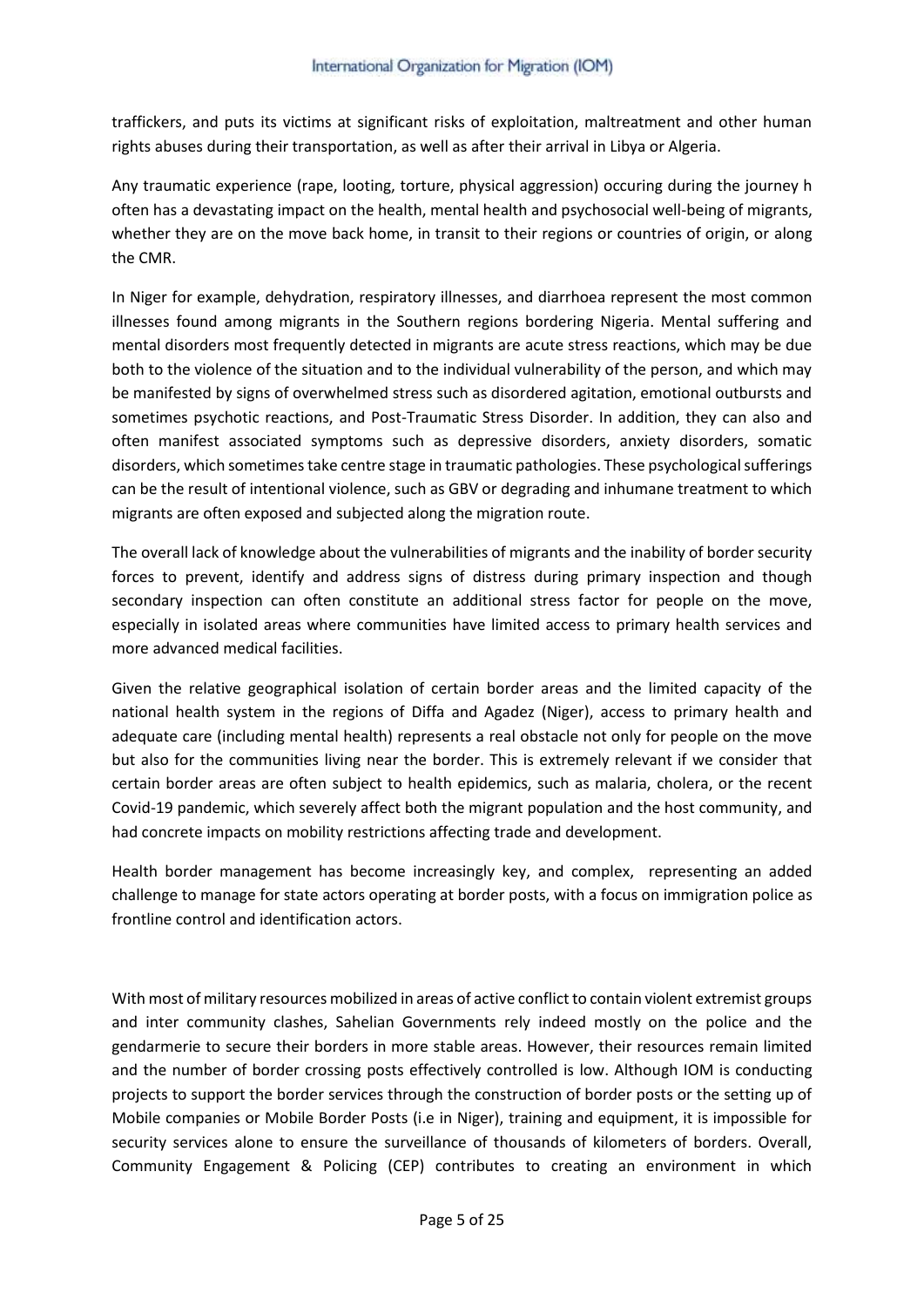communities and local stakeholders are not seen as part of the problem by the State, but as part of the solution. In particular, in border areas, it enables a decentralized approach in which legitimate law enforcement entities establish a proactive relationship with border communities, including informal community leaders, to help avert cross-border crime, identify security issues and build ownership of regional challenges.

Given the cross-border nature of many of the factors that contribute to regional insecurity, the proposed intervention strongly emphasizes the importance of paving the way for the establishement cross-border collaboration platforms. The project will be implemented in close collaboration with the three Governments and communities living in the border areas, and actively seek to identify and explore areas for cross-border cooperation. In the short term, the project will strengthen Governments' and partners', including IOM's, understanding of the perception that border communities have of their authorities. Building on these findings, context-specific activities will be implemented to build trust between the communities and authorities, while simultaneously working with the Governments to equip them and develop their capacities to effectively manage their borders and facilitate cross-border cooperation.

#### **2. Project Description**

The overall objective of the project is **to contribute to improving border security and build community resilience to illicit trafficking in border areas in Mali, Burkina Faso and Niger along the Central Mediterranean axis through a more sustainable and integrated border management approach**. This objective is to be attained by working through three complementary outcomes: (i) Border communities and security forces can communicate and interact better to enhance community engagement in safety and security in the border areas; (ii) Governments in the three targeted countries are better equipped with modern infrastructural and material resources for effective border management and adopt an integrated approach to border management; and (iii) Cross-border regional platforms, including for joint regional operations, are advocated to foster collaboration and information sharing between key border management actors.

The proposed intervention builds on the results achieved through other projects implemented by IOM in the three countries, where IOM has strong working relationships with key Government counterparts, including those in charge of border management. IOM operates in the region through the notion that if Governments are better equipped for border management and communities have more confidence in the authorities, by building understanding of shared border threats and the local impacts of those threats,<sup>5</sup> by improving the capacity of the State to provide access to basic services such as health, then communities build resilience against criminal influence and border security is enhanced.

This project will focus on the border regions of Niger, Burkina Faso, and Mali which are most affected by organized crime and transnational criminal networks. With regards to Niger, while the Agadez

<sup>5</sup> UNOCT/UNCCT, 'Good Practices in the Area of Border Security and Management in the Context of Counterterrorism and Stemming the Flow of "Foreign Terrorist Fighters" (Good practice 5)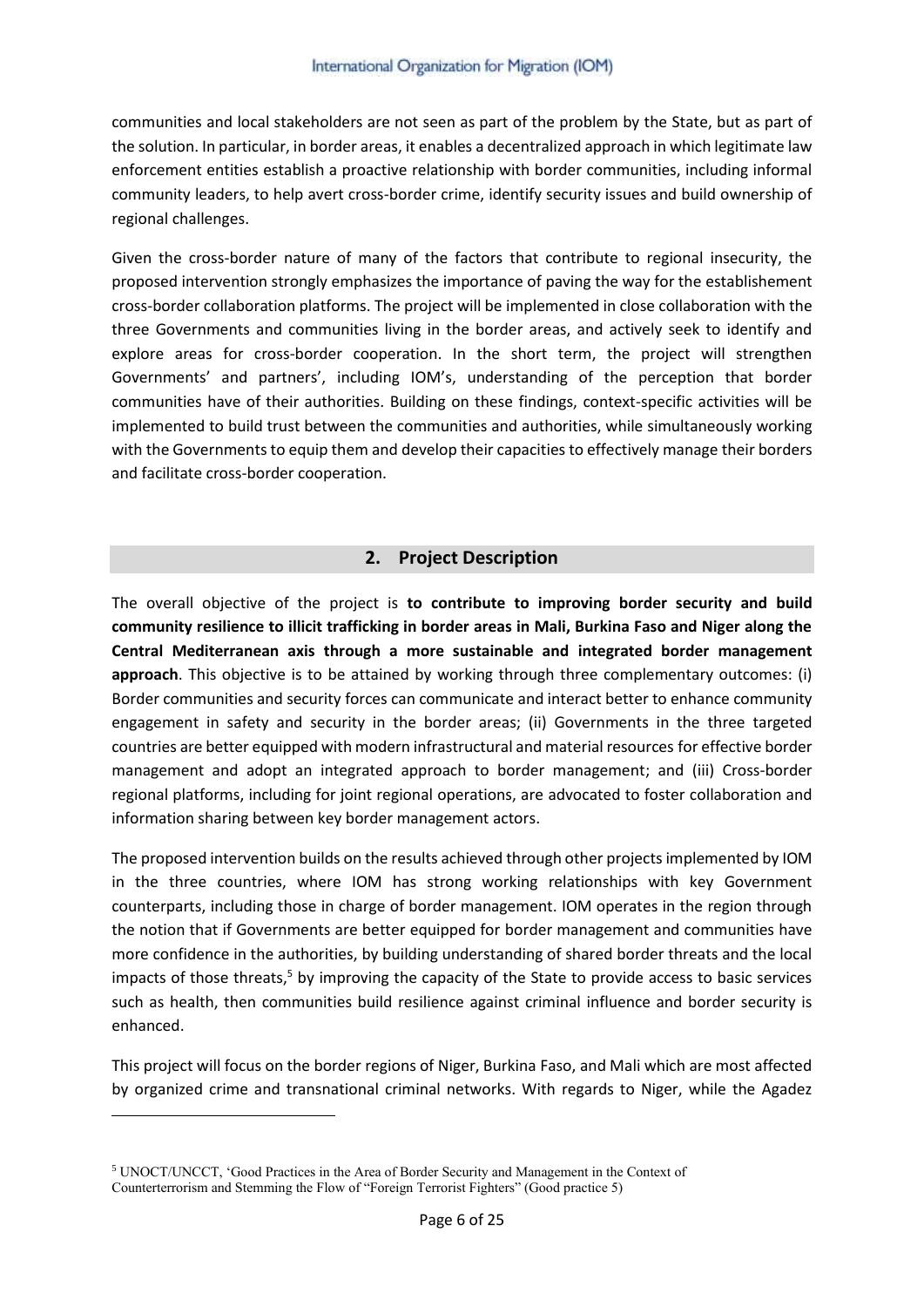region remains a key transiting area for trafficking routes, the Diffa region has been under a state of emergency since 2015 due to the continuous attacks carried out by Violent Extremist Organizations (VEOs), including Boko Haram. The southern border with Nigeria in general is the key entry points for all illicit goods, arms and traffickers who are active in the 3-border-area and Norther Tahoua regions. The border regions between Mali and Burkina Faso, including the Sikasso and Ségou regions in Mali and the Sahel, North, South West, Centre West, Centre South regions in Burkina Faso, will also be targeted by this project. Indeed, attacks in the Sikasso and Ségou regions have suggested the expansion of VEOs towards these southern border regions, where efforts to prevent and anticipate this trend are still lacking. Given the fragility of the border between Cote d'Ivoire and Burkina Faso, illustrated by recent attacks in this area (including the killing of twelve Ivorian soldiers in June 2020) IOM Burkina Faso will additionally target the areas bordering costal countries (Togo, Benin, Cote d'Ivoire, and Ghana).

#### **Outcome 1: Border communities and security forces can communicate and interact better to enhance community engagement in the safety and security of border areas**

*Output 1.1: Baseline reports are developed in Mali and Burkina Faso that include information on community perceptions of (border) security*

To create the conditions in which border communities in the targeted areas develop stronger confidence with their country's security forces, IOM will first carry out perception studies in several targeted regions in Mali (Sikasso and Ségou) and Burkina Faso (Hauts Bassins and Cascades). These studies will complement earlier assessments carried out by IOM in the other targeted regions to ensure that precise activities can be developed in response to the concerns, drivers of conflict and needs identified in the context specific to the targeted regions. To inform the activities of Outcome 2, these assessments will also include the perceptions and needs of the main actors in border security.

#### *Output 1.2: The network of Community Prevention Committees is expanded through establishing new committees and equip new and existing committees to carry out their activities*

The project will therefore strongly focus on expanding/setting up local community prevention networks and structures of community engagement (in Burkina Faso "Coordinations Communales de Securite") along the border covered by the project and enhance ownership and longer-term appropriation of the network by local authorities. New networks will be set up in areas where these do not yet exist, and the network will be extended and revitalized where committees are already in place. Traditional leaders, religious leaders as well as youth and women organizations will be involved all along the process to ensure the initiative benefits from a constant support from communities and ensure greater long-lasting sustainability to the communication networks. The committees will receive the necessary materials and training to effectively engage with the authorities, including telephones and solar chargers to facilitate communication in areas where (access to) electricity is often limited and population subject to incursion and operation of armed groups or criminal networks.

*Output 1.3: Community-based activities are organized that contribute to foster mutual trust between (remote) communities and the local and border authorities*

Building on the enlarged network of community prevention committees and to further strengthen the network, the project will roll out large-scale sensitization campaigns through which border communities and the authorities can exchange in a safe environment, which will contribute to building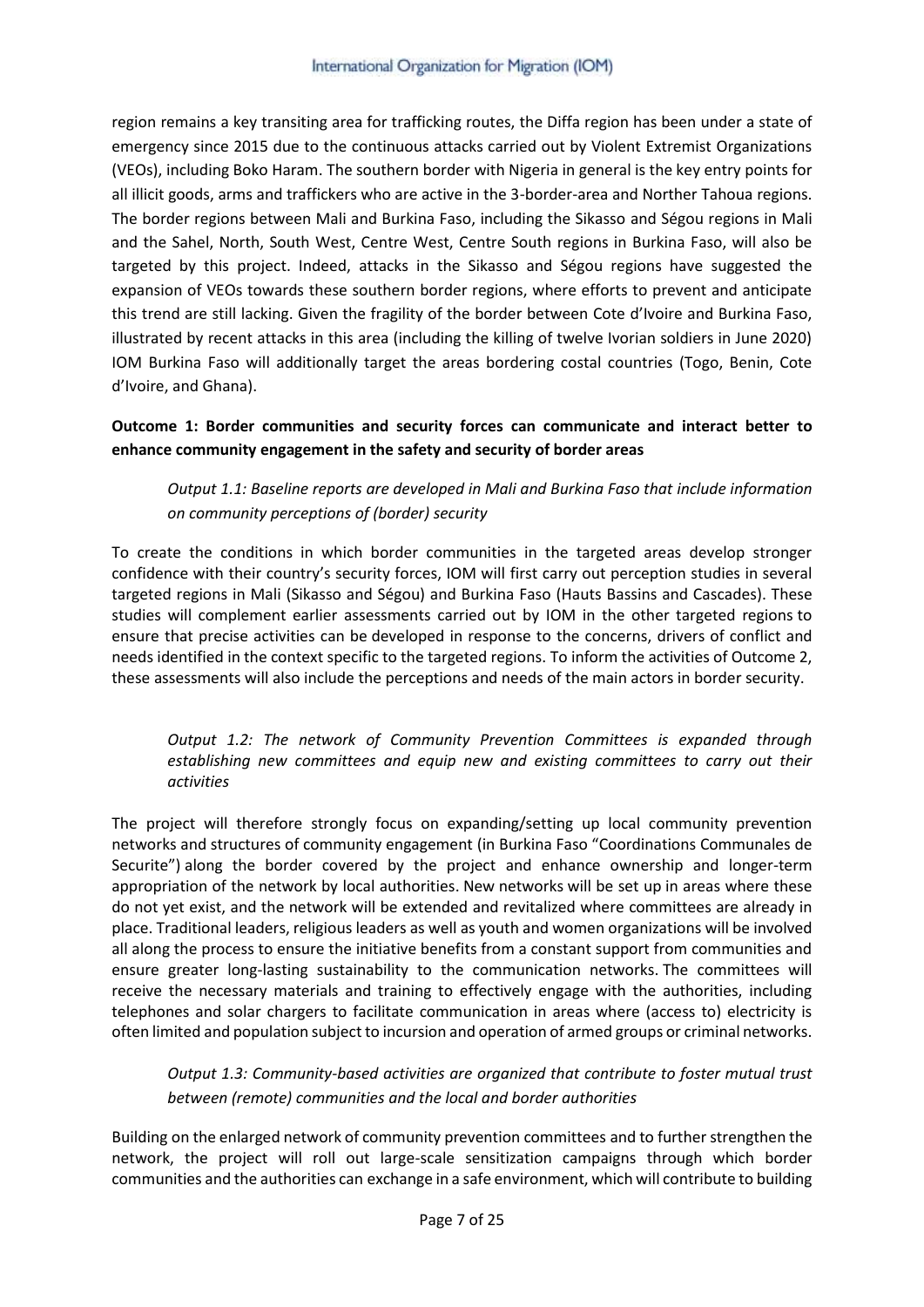trust between the two groups. Through these activities, they will be able to build mutual trust, based on the local contexts and the outcomes of the assessments and previous activities carried out in these regions.

Furthermore, and working towards ensuring the durability of the proposed intervention and laying a strong foundation for future interventions in these regions with similar objectives, support will be provided to (some of the) targeted communities with the development of a Communal Action Plan (CAP). These communal action plans serve to clearly identify the main priorities of each region and allows the communities to use these plans in their interactions with the Government on the regional and national levels.

*Output 1.4 : Access to basic health services is restored in border areas in Agadez and Diffa and advertise through security forces around the border crossing points to reinforce the trust between communities and State representatives (COOPI Niger)*

In order to facilitate access to primary health care support for migrants and host communities living in key border areas by State representatives, COOPI Niger will focus on the following activities:

- Deployment of two (02) mobile clinics to facilitate access to primary health care for migrants and the host population in the border areas of Diffa and Agadez: two (02) mobile clinics, each composed of 01 doctor, 01 midwife, 01 nurse, 01 community mobiliser, 01 psychologist and a PSA/case manager, will be set up, one in the Diffa region (in the department of Maine Soroa) and one in the Agadez region, based in Arlit and active on the Assamaka axis. The clinics will provide free, quality emergency primary health care to migrants and the host community. In carrying out their daily activities, the clinics staff will collaborate closely with state agents, with whom a referral and counter-referral system will be set up to ensure early and holistic care for cases detected and referred to their services ;
- Identification and referral of health cases among migrants and host community : patients with conditions that cannot be treated in a mobile clinic will be referred to the *Centres de Soins Intégré* (CSI) or District Hospitals (DH) of the respective regions, depending on the severity of the case ;
- Support of health structures in the Agadez and Diffa regions: supply of pharmaceutical products and medical equipment will be provided to 2 CSI and 2 DH, enabling the targeted health structures to better manage the serious cases referred by the clinics.

#### **Outcome 2: Governments in the three targeted countries are better equipped with modern infrastructural and material resources for effective border management and adopt an integrated approach to border management**

The activities proposed under Outcome 1 (notably on confidence building between communities and authorities) need to be reinforced by effective responses to the needs and concerns identified by the communities. Therefore, IOM will work in all three targeted countries to strengthen the capacities of the Governments to manage their borders through strengthening operational capacities, including in adopting an integrated border management approach and in-kind support (material and infrastructural) to the security forces.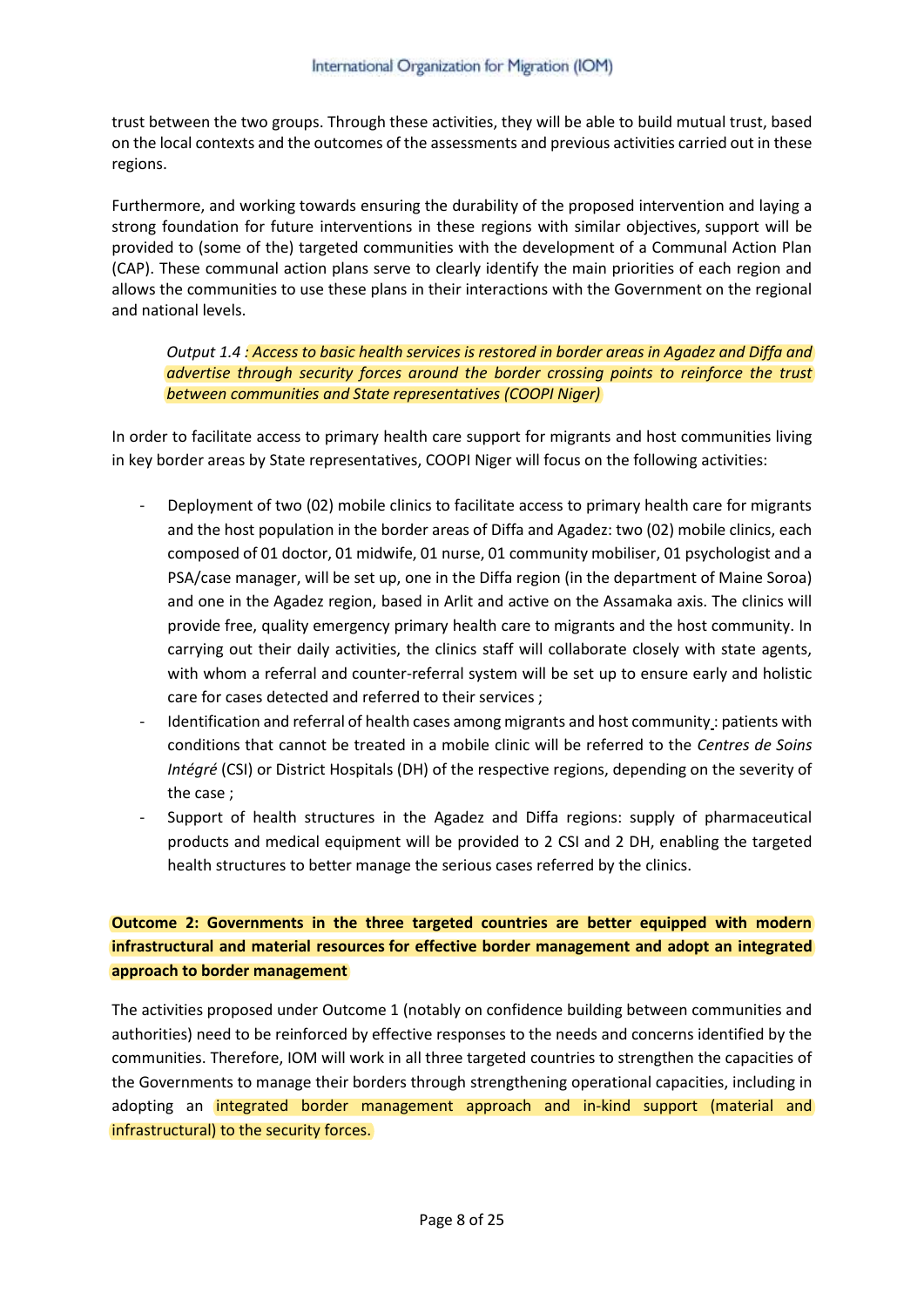IOM's MIDAS system<sup>6</sup> already adopted by all three Governments allows for more effective, rapid and targeted responses at the border. The automatic connection between the border crossing point (BCP) and the HQ, allowing for the synchronization of data collected is critical in these vast regions and contributes to the efficiency of border security and management. Through the proposed intervention, IOM will enlarge the current network of border posts that are connected to MIDAS (including (satellite) internet connection, electricity), comprising the fixed network of land border post but also mobile means in some areas where alternative routes are frequently used, such as the Bilma-Dirkou-Madama corridor in Agadez region (Niger). The expansion of the MIDAS system and its interconnectivity with INTERPOL's global alert list I-24/7 will strengthen regional capacities for better tracking, identification and prevention of cross-border criminal activities. At the same time, IOM will strengthen the technical capacities of national authorities to use MIDAS data at their full potential through provision of expertise and dedicated MIDAS training facilities

#### *Output 2.1: Existing Border Crossing Points (BCPs) in the three countries are rehabilitated and new BCPs are constructed and equipped with the necessary materials, including MIDAS*

Through the proposed intervention, new border crossing points will be built, or existing infrastructure rehabilitated, including provision of gender sensitive and health-related facilities at the Points of Entry. The MIDAS system will be deployed as required. In Mali, two BCPs (among Zégoua, Hérémakono or Sona) will be rehabilitated, including with the provision of key security infrastructure and equipment (radio systems, metal detectors, vehicles, etc.). Additionally, the Bénéna BCP, recently built by the European Union Capacity Building Mission Sahel (EUCAP-Sahel), will be equipped with MIDAS. In Niger, the exact site of intervention will be decided in close collaboration with the Government, also taking into account ongoing and complementary efforts undertaken by IOM and other (inter)national actors active in the field of border management. In Niger, the continuous preparation of the setting up of regional cells under the authority of the head of Directorate Territorial Surveillance (DST), composed of technicians from the Directorate of Logistics and Infrastructure (DLI) and the Directorate of Transmission and Information (DTI) of the National Police will, in a next phase, help to ensure that every border post is managed appropriately, and the MIDAS units are maintained properly, contributing to the sustainability of the material and limit technical problems. In Burkina Faso, the posts of Faramana and Yendere will be rehabilitated and equipped with MIDAS.

#### *Output 2.2: Officers deployed at the targeted BCPs are trained and technically equipped to use MIDAS for effective border management*

Secondly, and aiming to ensure the autonomous operability of the MIDAS equipment in the supported BCPs beyond the project duration, IOM will provide technical support to the agents that will be deployed at the border posts. To maximize the impact and durability of this intervention, this will be done through trainings of trainers (cascade trainings) to ensure that the disseminated information will have the largest possible reach. Additionally, to improve ownership and sustainability of the system

<sup>6</sup> Developed by the International Organization for Migration (IOM), MIDAS (Migration Information and Data Analysis System) is a border management information system (BMIS) with a user-friendly and fully customizable interface for States in search of a complete solution for information management at the land, air or sea borders of countries. Currently operational in 20 states in Africa, Asia and America, MIDAS has been designed to be compliant with international standards (ICAO and ISO).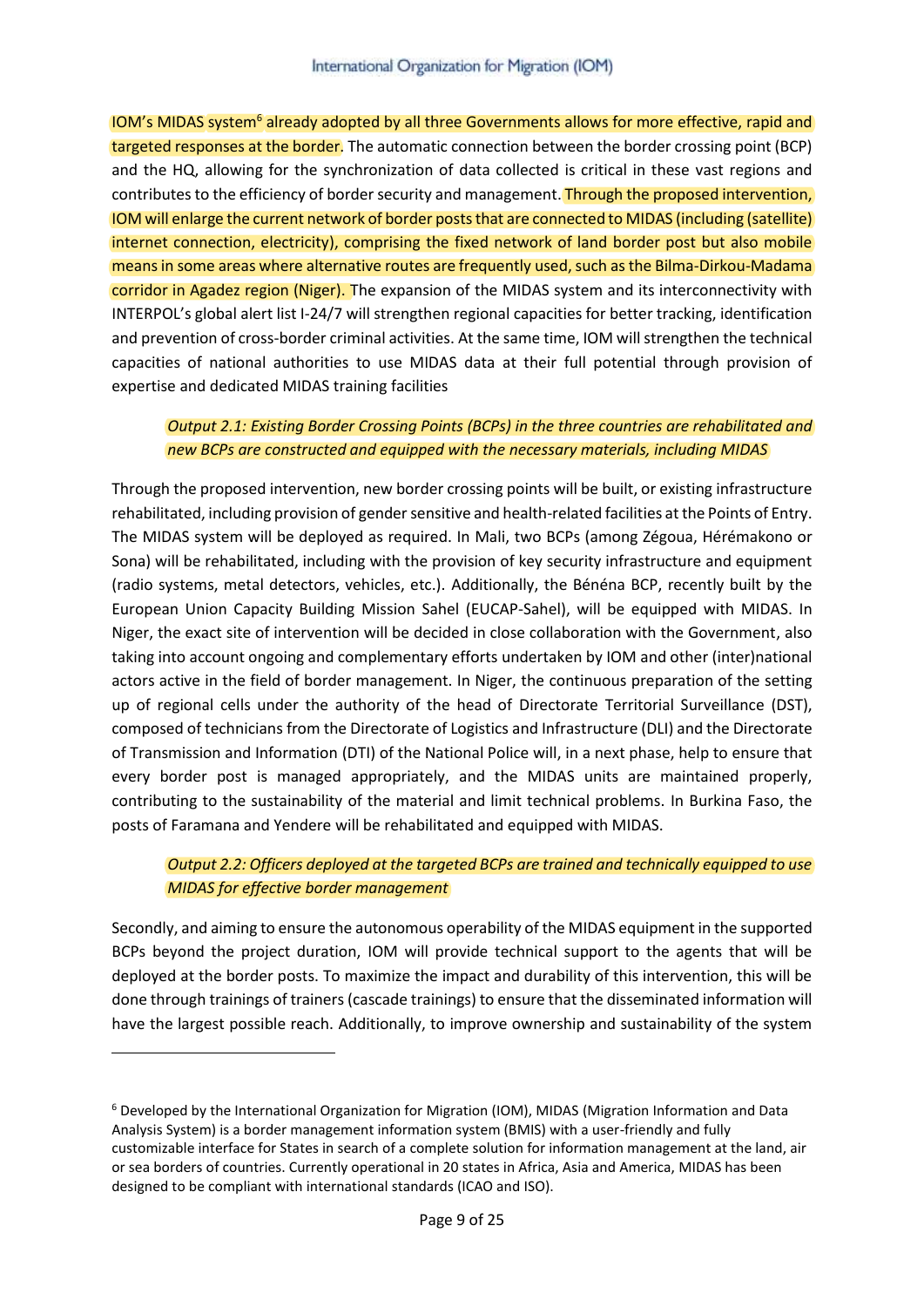at the intermediate decentralized level, the technical capacities of relevant agents will be strengthened on the use of the system (IT, data collection, management, and analysis) and trouble shooting.

Besides focusing on the specificities of MIDAS, the agents will also receive training on border security and management topics more broadly. Topics to be covered in these training include, but are not limited to, document fraud; data and trends analysis, profiling, investigation techniques with a focus transnational organized crime, cross-border terrorism threats, responsible use of biometrics at border, rights based and gender sensitive approaches in border management, and health considerations at the Point of Entry (including recommended sanitary practices in compliance with the International Health Regulations).

*Output 2.3: Governments in the three countries are committed to taking an integrated approach to border management* 

To ensure a cohesive approach to border security and management, it is essential that the Governments adopt an integrated border management approach that focuses on bringing together the various actors that are present at a border crossing point (Police, Immigration Services, Customs, Health, among others) to streamline border formalities, and working towards improved formal coordination mechanisms between the different agencies, possibly through developing Standard Operating Procedures (SOPs). Given the strategic locations of the selected sites along the CMR, the volume of passage is significant and a more effective BCP that adopts an integrated approach to border management will therefore be able to better cater to the traveller's needs, while also proving more effective security at the BCP.

Promoting an integrated approach to border management at the national level requires that inter agency cooperation and joint operational capacities are reinforced. To achieve this, specific attention will be given to the setting up of an interagency pool of trainers and assisting them to be fully conversant with the approach in order to continue to foster their colleagues' understanding on integrated border management and work towards establishing joint simplified operational procedures at the level of the border post.

*Output 2.4: Improve the skills of security forces in Niger to identify Victims of Trafficking (VoTs) or vulnerable migrants at the borders and be sensitive to first aid mental health principles while carrying secondary inspection and investigations (COOPI Niger)*

COOPI Niger will jointly organise cascade trainings with IOM Niger of 60 Nigerian FDS at border posts on human rights, Gender Based Violence and psychological first aid, in order to create an enabling environment to identify vulnerable groups at the border and refer them to the appropriate social service after primary of secondary inspection at the border post.

The trainings will be organised as following: (1) Training of Trainers (TOT) of 20 FDS will be organised at the national level, including the protection of people with special needs, human rights, risks related to illegal migration (trafficking, sexual exploitation, separation of minors, etc.), GBV (key concepts, attitudes and perceptions related to GBV for behavioural change), psychological first aid. This training will aim at improving the approach of the FDS towards migrants at the border post during primary and secondary inspection, as well as to prevent their behaviour from being an aggravating factor of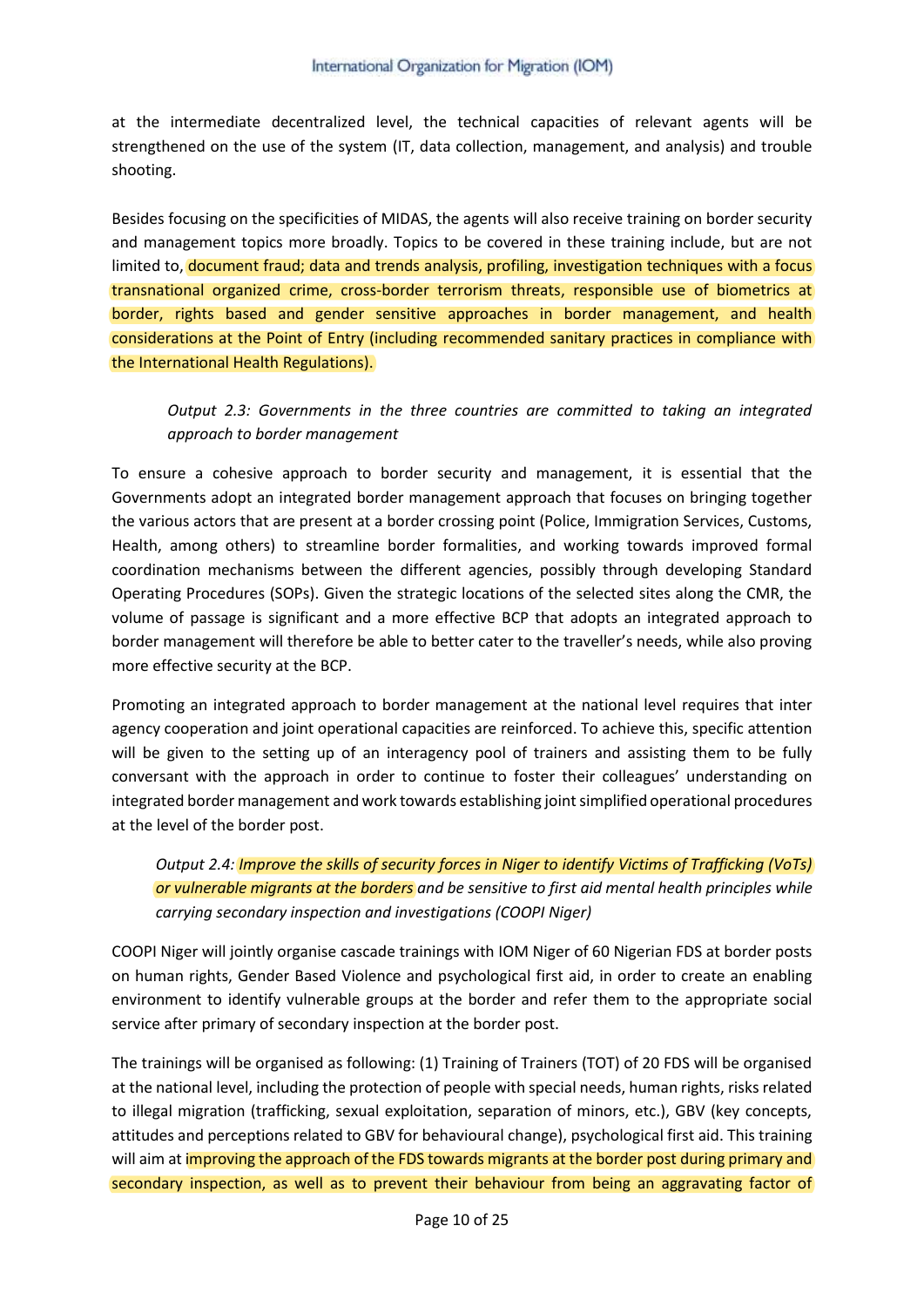vulnerability (for example by avoiding that the state of psychological suffering following episodes of GBV of migrants is aggravated by any mistreatment or negligence from the FDS encountered at the border post). The trainers trained during the session at the national level will in turn train at least 40 FDS and regional authorities of Agadez and Diffa, with the support of COOPI staff.

#### **Outcome 3: Cross-border regional platforms, including for joint regional operations, are in place to foster collaboration and information sharing between key border management actors**

To capitalize on the results achieved through the first two outcomes and to bring viable and durable solutions to the region, the project will be advocating for the creation of platforms through which the national actors can work effectively together with their counterparts on the other side of the border. Since the communities living on both sides of the border often share an affiliation to the same ethnic group, it is natural that any approach towards community engagement should consider either side of the border. Additionally, since data collection and management follow a similar structure with MIDAS in all three countries, effective data sharing mechanisms will be discussed. This outcome will also constitute an opportunity for Mali-Niger-Burkina Faso authorities to learn from other structures and layers of expertise present in the country of the region to pave the way for greater collaboration on a second phase.

#### *Output 3.1: Border management authorities of the three countries, together with Italian experts, assess best practices on integrated border management in a third country and organize joint trainings*

To leverage the expertise and support that the Government of Italy is already providing to the three targeted countries, an important component of this project will revolve around the organization of a study visit for the representatives from the three countries to observe a best practice in integrated border management. This visit will be jointly selected with relevant Italian counterparts in order to agree on the best option which could be to visit Italy which provides excellent standards in integrated border management, or to a third country, according to the added technical value of the visit and the evolvement of the COVID-19 pandemic.

The visit will support further consultations between the representatives of the three countries, the Italian experts present in the Central Sahel and IOM with the aim of developing recommendations for a tailored regional approach for the three countries to further promote a common understanding of regional border management and joint capacities.

In addition, joint and participative trainings with Italian technical services and security forces can be organized after developing a roadmap for future collaboration. Based on the successes of this activity, more developments can be added on a next phase to build on the achievements.

#### **3. Partnerships and Coordination**

The project will be managed from IOM country office in Niamey, Niger and activities implemented in Niger, Mali and Burkina Faso. To ensure durable efficiency of the project, IOM will work closely with its government counterparts, in particular the Ministry of Security and Civil Protection, Ministry of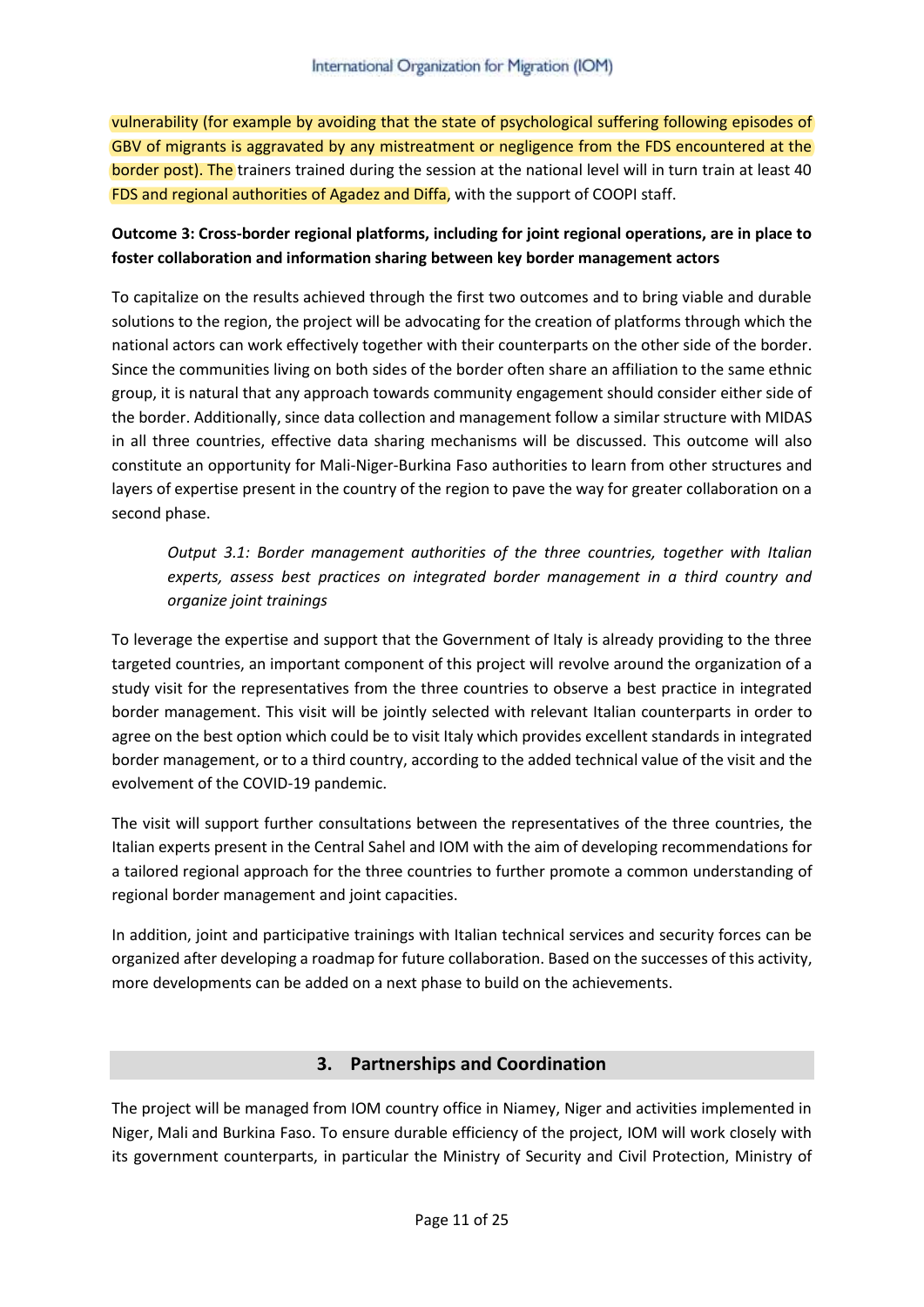Social Cohesion, Ministry of Interior, Ministry of Foreign Affairs, Ministry of Defense and Ministry of Finance.

Institutional partners have been identified at different levels:

- International level: IOM maintains a close coordination with a range of international stakeholders operating in the region, among which INTERPOL, UNODC, UNOCT, EUCAP-Sahel as well as the Italian Military Mission.
- National level: the implementation of the project will be closely coordinated with the Ministry of Security, Territorial Administration, and other relevant ministries. IOM will work in partnership with the authorities responsible for security, borders, national defense, civil protection, health (including veterinary and phytosanitary services) and the social action.
- Regional and local level: for all field activities, including evaluation and creation of community prevention committees, project staff will coordinate closely with local authorities (governors, police commissioners, prefects, mayors, village development councils, village leaders, etc.), traditional leaders and local civil society organizations.

To enhance collaboration and synergy with key civil society actors in Niger, IOM will work directly with **COOPI Niger** for the implementation of project's activities in the Agadez and Diffa regions.

COOPI has been active in Niger since 2012 and today its programmes cover 6 regions through several decentralised offices, notably in Diffa, Tillabéry, Tahoua, Agadez and Maradi. With an expertise in health, mental health and psychosocial support (MHPSS), nutrition and protection, the approach chosen by COOPI for all its interventions is inclusive and oriented towards collaboration and capacity building of existing state services at national, regional, and local levels. Community participation is also at the heart of COOPI's strategy, to assure local commitment and ensure the sustainability of interventions.

For health interventions, COOPI supports the national health system working directly with CSIs and DHs to integrate the health services offered either for migrants, displaced persons, and the host community in order not to create conflicts due to the increased pressure on these very fragile services. Concerning primary health, COOPI's interventions are mainly in the framework of the rapid response mechanism (RRM) and in the reinforcement of health care provision, through support of CSIs and the deployment of several mobile clinics to ensure access to services for affected population. This strategy has been successfully implemented in the regions of Agadez, Tillabéry, Diffa, Tahoua and Maradi.

For MHPSS interventions, COOPI focuses on the integration of mental health care and psychosocial support at all levels of the public health system and on the branching out of community services. This strategy is implemented through various actions aimed at promoting and protecting psychosocial wellbeing and preventing and treating mental health disorders among populations affected by conflict and other types of humanitarian emergencies, in the context of Niger. COOPI has also a lot of experience working with migrant populations, in the management of cases of transit in Niamey and Agadez, and in the provision of protection and mental health and psychosocial services with these particularly vulnerable populations.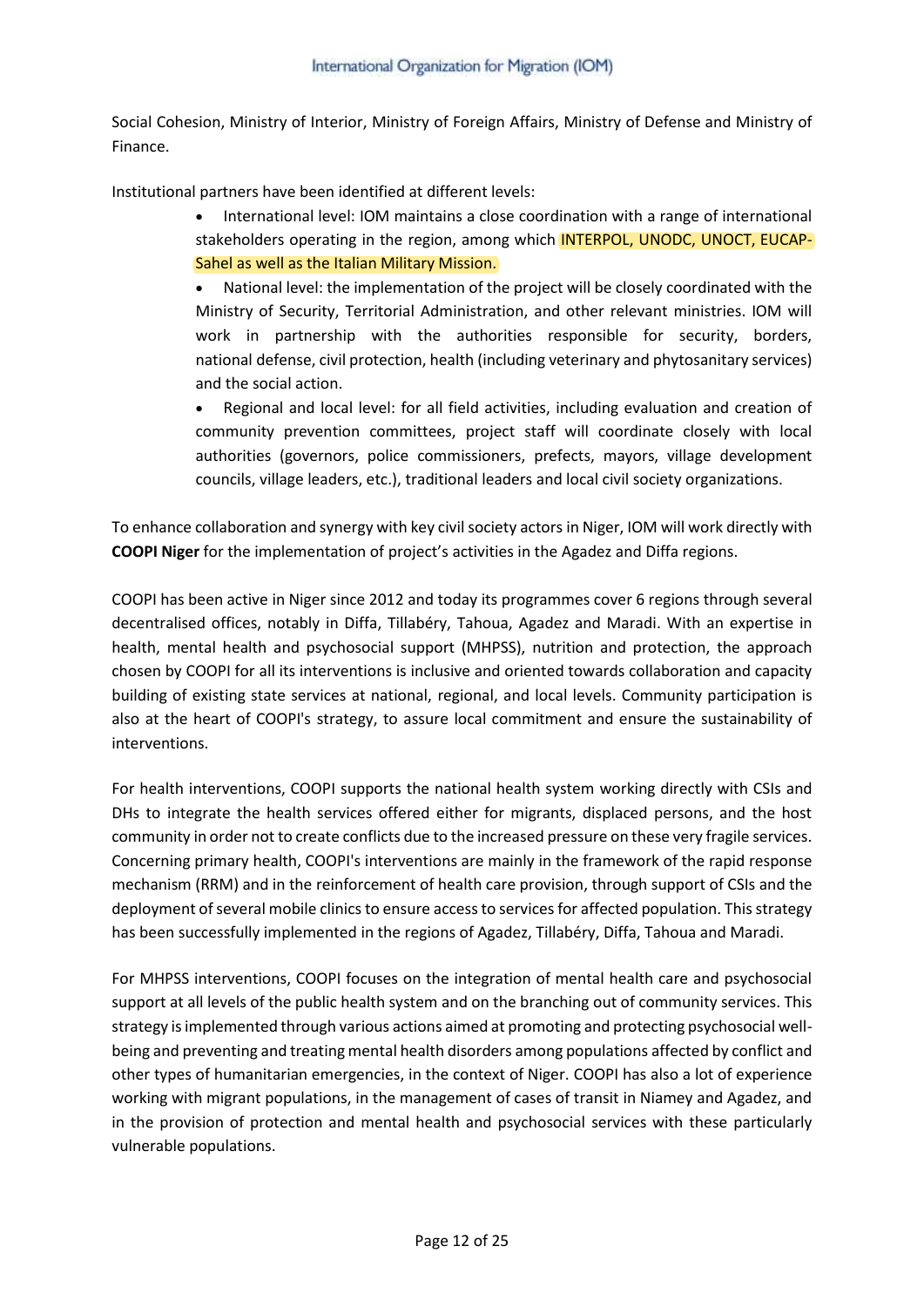In the protection sector, COOPI works mainly in the areas of child protection and gender-based violence. COOPI's approach is based on several fundamental principles guiding all activities. These are non-discrimination, do no harm and ensure support to state structures to strengthen community protection structures. The strategy implemented is inclusive, community-based, rights-based and focused on individuals, whether they are children or survivors.

At all levels IOM and its partners will ensure participation of women among State services and communities that are engaged in the project, and continuously insist with its Governmental partners that women are represented in the agents designated for the trainings of this project. Moreover, IOM will strongly the emphasize human rights across the project, through trainings, advocacy and careful monitoring of potential abuses by the agencies that are involved in the proposed intervention. Equally, IOM maintains an excellent relationship with Italian Embassies in Niger, Burkina Faso and Mali and regularly shares information and updates through its liaison office in Rome.

#### **4. Monitoring**

Monitoring is a critical tool for management and is therefore considerably integrated in this project. The project's implementation will be constantly monitored. To that regard, IOM Niger's Chief of Mission and the Senior Programme and Policy Liaison Officer will provide the overall supervision of the project implementation while the Project Manager will be responsible for monitoring the implementation of the activities. In parallel, the Project Manager will be in charge of strictly controlling security risks and any other external threats and developments that may affect project implementation. The donor will be regularly updated on the progress of the project through the reports that are set out in the project agreement.

Given the regional nature of the proposed project, the Project Manager in Niger will be in constant communication with the two implementing project managers in Burkina Faso and Mali and in Niger (COOPI). This tripartite coordination, which is already being successfully implemented through other projects, allows the implementing team to leverage the local expertise and relations with key stakeholders to ensure timely implementation of the activities, as well as a close monitoring of any risks to the successful implementation of the project.

#### **5. Evaluation**

No evaluation is foreseen for this project unless explicitly requested by the donor.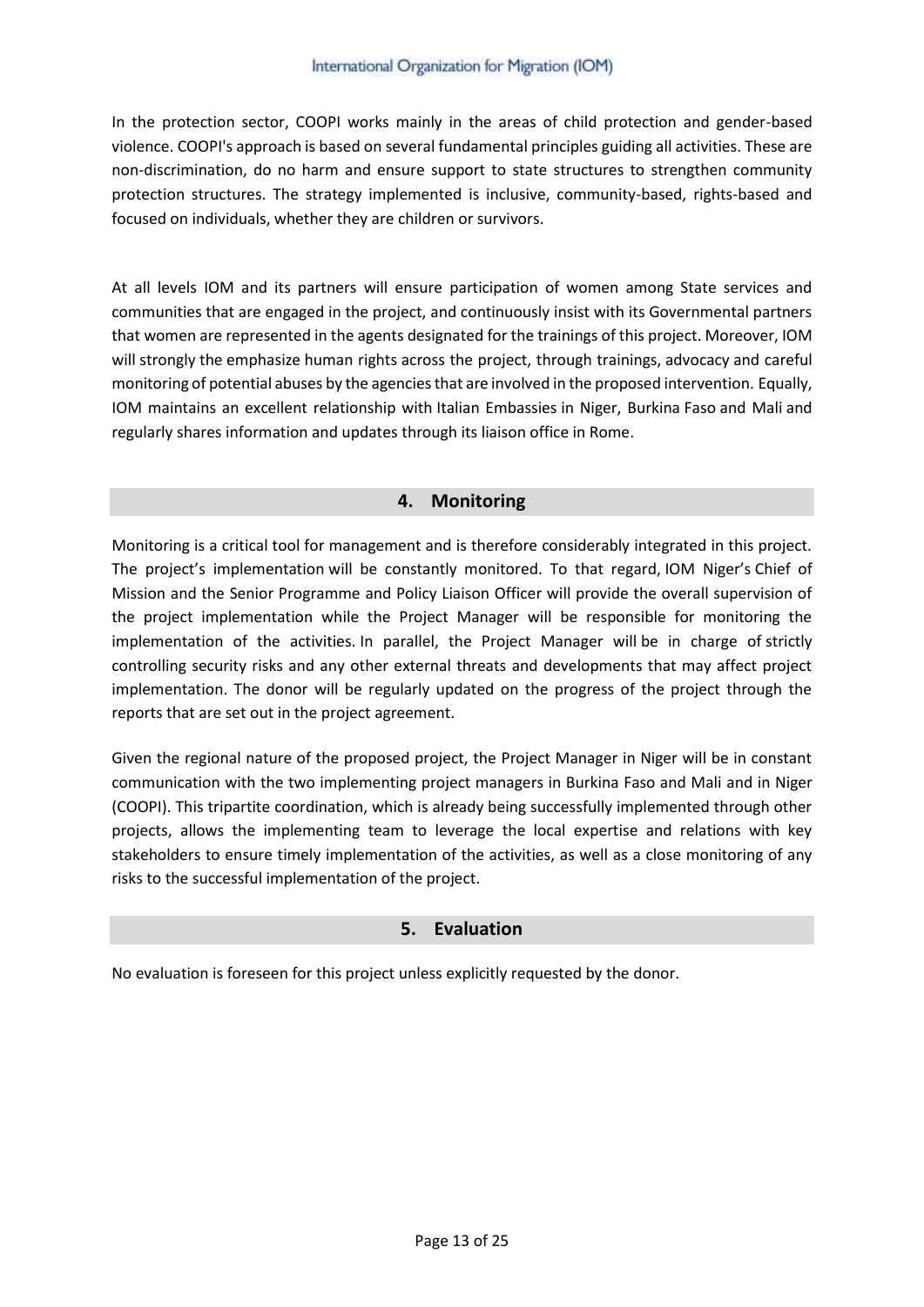### **6. Results Matrix**

|                                                                                                                                                                                                                                                                                | <b>Indicators</b>                                                                                                                                                                                                               | <b>Data Source and</b><br><b>Collection Method</b>                            | <b>Baseline</b>                                                                                                                                       | <b>Target</b>                                                                                                                                                           | <b>Assumptions</b>                                                                                                                                                                      |
|--------------------------------------------------------------------------------------------------------------------------------------------------------------------------------------------------------------------------------------------------------------------------------|---------------------------------------------------------------------------------------------------------------------------------------------------------------------------------------------------------------------------------|-------------------------------------------------------------------------------|-------------------------------------------------------------------------------------------------------------------------------------------------------|-------------------------------------------------------------------------------------------------------------------------------------------------------------------------|-----------------------------------------------------------------------------------------------------------------------------------------------------------------------------------------|
| Objective:<br>Contribute to improving border security<br>and community resilience towars<br>trafficking in border areas in Mali, Burkina<br>Faso and Niger along the Central<br>Mediterranean axis through a more<br>sustainable and integrated border<br>management approach. | Extent to which<br>authorities and border<br>communities' capacities<br>are improved to<br>contribute to an<br>improved security<br>situation in border areas<br>in Mali, Burkina Faso and<br>Niger and control the<br>borders. | IOM monitoring<br>reports, reports of<br>police, gendarmerie<br>and military. | Authorities and<br>border communities<br>lack basic capacities<br>to improve the<br>security situation in<br>border areas and<br>control the borders. | Authorities and border<br>communities have the<br>basic capacities to<br>contribute to an<br>improved security<br>situation in border areas<br>and control the borders. |                                                                                                                                                                                         |
| Outcome 1:<br>Border communities and security forces<br>can communicate and interact better to<br>enhance community engagement in safety<br>and security in the border areas                                                                                                   | # of CPCs with improved<br>communication<br>capacities                                                                                                                                                                          | Activity reports,<br>interim reports,<br>testimonies.                         | 0                                                                                                                                                     | 150                                                                                                                                                                     | Authorities in<br>Niger, Mali and<br><b>Burkina Faso</b><br>collaborate with<br>IOM and security<br>situation and<br>climatic conditions<br>allow movements<br>to the targeted<br>areas |
| Output 1.1:<br>Baseline reports are developed in Mali and<br>Burkina Faso that include information on<br>of<br>(border)<br>community<br>perceptions<br>security                                                                                                                | # of baseline reports<br>developed                                                                                                                                                                                              | <b>Baseline reports</b>                                                       | 0                                                                                                                                                     | 2 (1 in Burkina Faso, 1 in<br>Mali)                                                                                                                                     | Authorities in Mali<br>and Burkina Faso<br>collaborate with<br>IOM and<br>movements. The<br>security situation<br>allows movement<br>to targeted areas.                                 |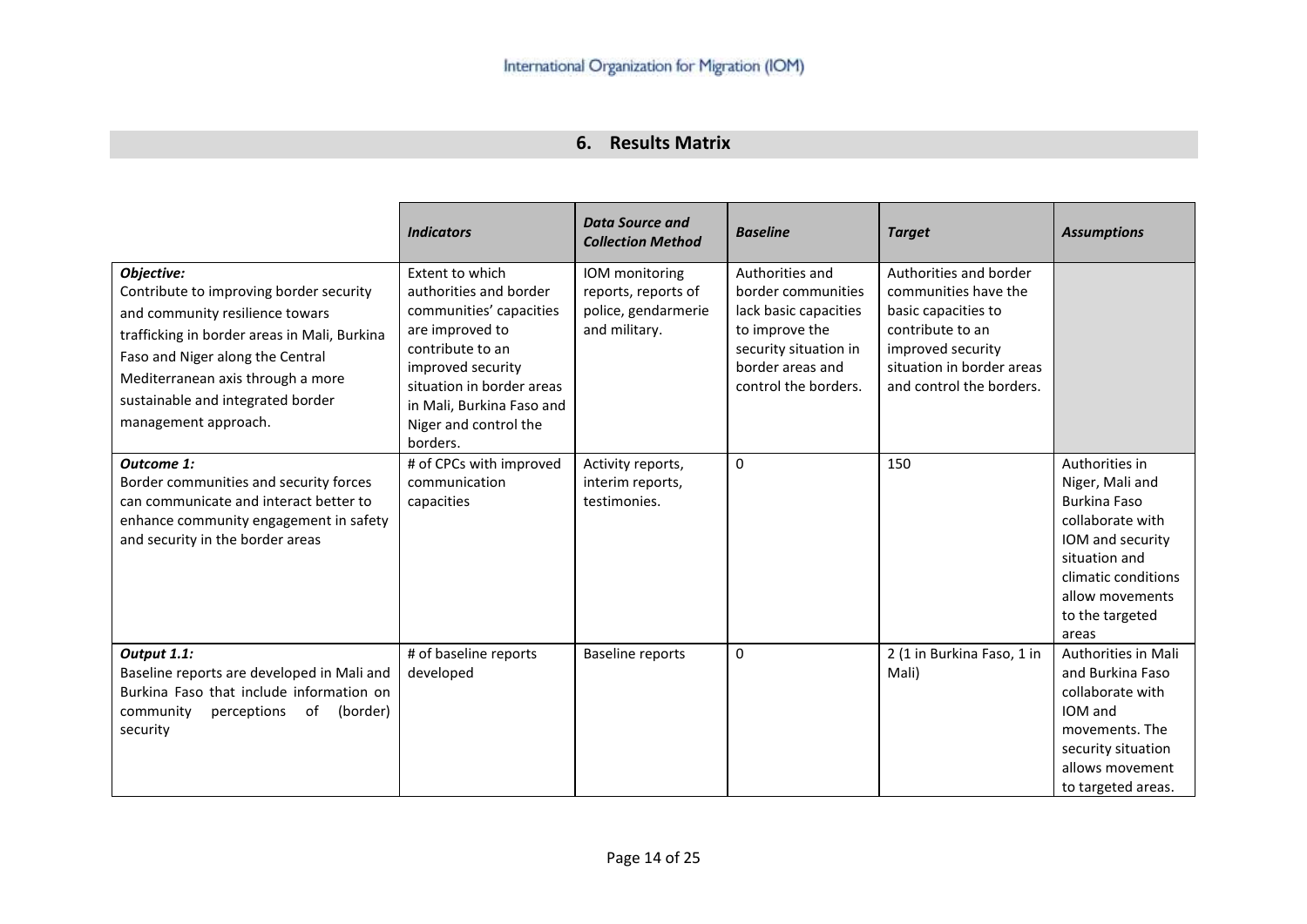| <b>Activities that lead to Output 1.1:</b>                                                                                                       |                         |                     |          |                           | Authorities in Mali |
|--------------------------------------------------------------------------------------------------------------------------------------------------|-------------------------|---------------------|----------|---------------------------|---------------------|
| 1.1.1 Carry out perception studies and disseminate the findings (Mali, Burkina)                                                                  |                         |                     |          |                           | and Burkina Faso    |
|                                                                                                                                                  |                         |                     |          |                           | collaborate with    |
|                                                                                                                                                  |                         |                     |          |                           | IOM and security    |
|                                                                                                                                                  |                         |                     |          |                           | situation and       |
|                                                                                                                                                  |                         |                     |          |                           | climatic conditions |
|                                                                                                                                                  |                         |                     |          |                           | allow movement to   |
|                                                                                                                                                  |                         |                     |          |                           | targeted areas.     |
| Output 1.2:                                                                                                                                      | # of additional CPCs    | Field mission and   | 0        | 55 (5 in Burkina Faso, 50 | Authorities and     |
| The network of Community Prevention                                                                                                              | created                 | activity reports,   |          | in Mali)                  | local communities   |
| Committees is expanded through                                                                                                                   |                         | interim reports,    |          |                           | collaborate with    |
| establishing new committees and equip                                                                                                            | # of CPCs provided with | testimonies from    | 0        | 150 (50 per country)      | IOM and security    |
| new and existing committees to carry out                                                                                                         | technical and/or        | CPC members,        |          |                           | situation and       |
| their activities                                                                                                                                 | material support        | donation acceptance |          |                           | climatic condition  |
|                                                                                                                                                  |                         | forms.              |          |                           | allow movements     |
|                                                                                                                                                  |                         |                     |          |                           | to the targeted     |
|                                                                                                                                                  |                         |                     |          |                           | areas.              |
| <b>Activities that lead to Output 1.2:</b>                                                                                                       |                         |                     |          |                           | Authorities and     |
| 1.2.1 Establish new CPCs in regions where they do not yet exist, and revitalize, train and reinforce new and existing CPCs (Mali, Niger, Burkina |                         |                     |          |                           | local communities   |
| Faso), and foster national and regional exchanges between the CPCs;                                                                              |                         |                     |          |                           | collaborate with    |
| 1.2.2 Procure and donate equipment to the CPCs (Mali, Niger, Burkina Faso), sustain the communication fleet.                                     |                         |                     |          |                           | IOM and security    |
|                                                                                                                                                  |                         |                     |          |                           | situation and       |
|                                                                                                                                                  |                         |                     |          |                           | climatic conditions |
|                                                                                                                                                  |                         |                     |          |                           | situation and       |
|                                                                                                                                                  |                         |                     |          |                           | climatic conditions |
|                                                                                                                                                  |                         |                     |          |                           | allow movements     |
|                                                                                                                                                  |                         |                     |          |                           | to the targeted     |
|                                                                                                                                                  |                         |                     |          |                           | areas.              |
| Output 1.3:                                                                                                                                      | # of community-based    | Field mission and   | $\Omega$ | 12 of community-based     | Authorities, civil  |
| Community-based activities are organized                                                                                                         | activities organized    | activity reports,   |          | activities organized in   | society, security   |
| that contribute to foster mutual trust                                                                                                           |                         | interim reports,    |          | the 3 countries           | and defence forces  |
| between (remote) communities and the                                                                                                             |                         | testimonies.        |          |                           | and local           |
| authorities, including border management                                                                                                         |                         |                     |          |                           | communities         |
| actors                                                                                                                                           |                         |                     |          |                           | collaborate with    |
|                                                                                                                                                  |                         |                     |          |                           | IOM and security    |
|                                                                                                                                                  |                         |                     |          |                           | situation and       |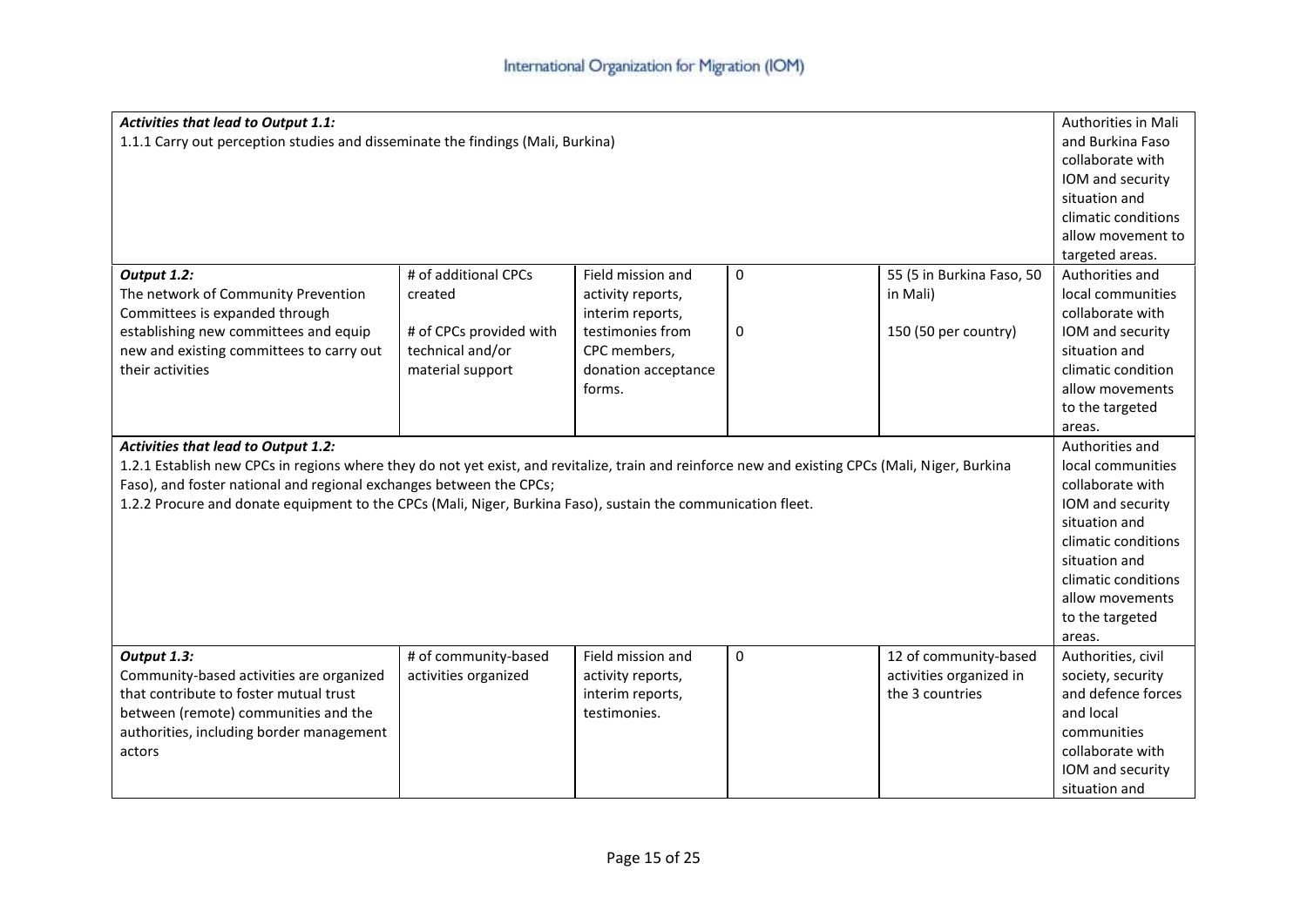| Activities that lead to Output 1.3:<br>1.3.1 Organize community-based events and awareness-raising activities in the targeted regions (Mali, Niger, Burkina Faso).                                                                                                                                                                                                                                  |                                                 |                                                                  |                 |                    | climatic conditions<br>allow movements<br>to the targeted<br>areas.<br>Authorities, civil<br>society, security<br>and defence forces<br>and local<br>communities<br>collaborate with<br>IOM and security<br>situation and<br>climatic conditions<br>allow movements<br>to the targeted<br>areas. |
|-----------------------------------------------------------------------------------------------------------------------------------------------------------------------------------------------------------------------------------------------------------------------------------------------------------------------------------------------------------------------------------------------------|-------------------------------------------------|------------------------------------------------------------------|-----------------|--------------------|--------------------------------------------------------------------------------------------------------------------------------------------------------------------------------------------------------------------------------------------------------------------------------------------------|
| Output 1.4:<br>Access to basic health services is restored                                                                                                                                                                                                                                                                                                                                          | <b>Indicators (COOPI)</b>                       | <b>Data Source and</b><br><b>Collection Method</b>               | <b>Baseline</b> | <b>Target</b>      | Authorities, civil<br>society, security                                                                                                                                                                                                                                                          |
| in border areas in Agadez and Diffa and<br>advertise through security forces around<br>the border crossing points to reinforce the                                                                                                                                                                                                                                                                  | # of cases referred to<br>state health services | Intervention activity<br>reports, CSI and HD<br>reports, interim | 0               | 450                | and defence forces<br>and local<br>communities                                                                                                                                                                                                                                                   |
| link between communities and State<br>representatives (COOPI Niger)                                                                                                                                                                                                                                                                                                                                 | # of persons consulted<br>by the mobile clinics | reports,                                                         | 0               | 8000               | collaborate with<br>COOPI and security<br>situation and<br>climatic conditions                                                                                                                                                                                                                   |
|                                                                                                                                                                                                                                                                                                                                                                                                     | # of health facilities<br>supported by the      |                                                                  |                 |                    | allow movements<br>to the targeted                                                                                                                                                                                                                                                               |
|                                                                                                                                                                                                                                                                                                                                                                                                     | project                                         |                                                                  | 0               | 4 (2 CSI and 2 HD) | areas.                                                                                                                                                                                                                                                                                           |
| Activities that lead to Output 1.4:<br>1.4.1 Deployment of two (02) mobile clinics to facilitate access to primary health care for migrants and the host population in the border areas of<br>Diffa and Agadez (Niger)<br>1.4.2 Identification and referral of health cases among migrants and host community (Niger)<br>1.4.3 Support of health structures in the Agadez and Diffa regions (Niger) |                                                 |                                                                  |                 |                    |                                                                                                                                                                                                                                                                                                  |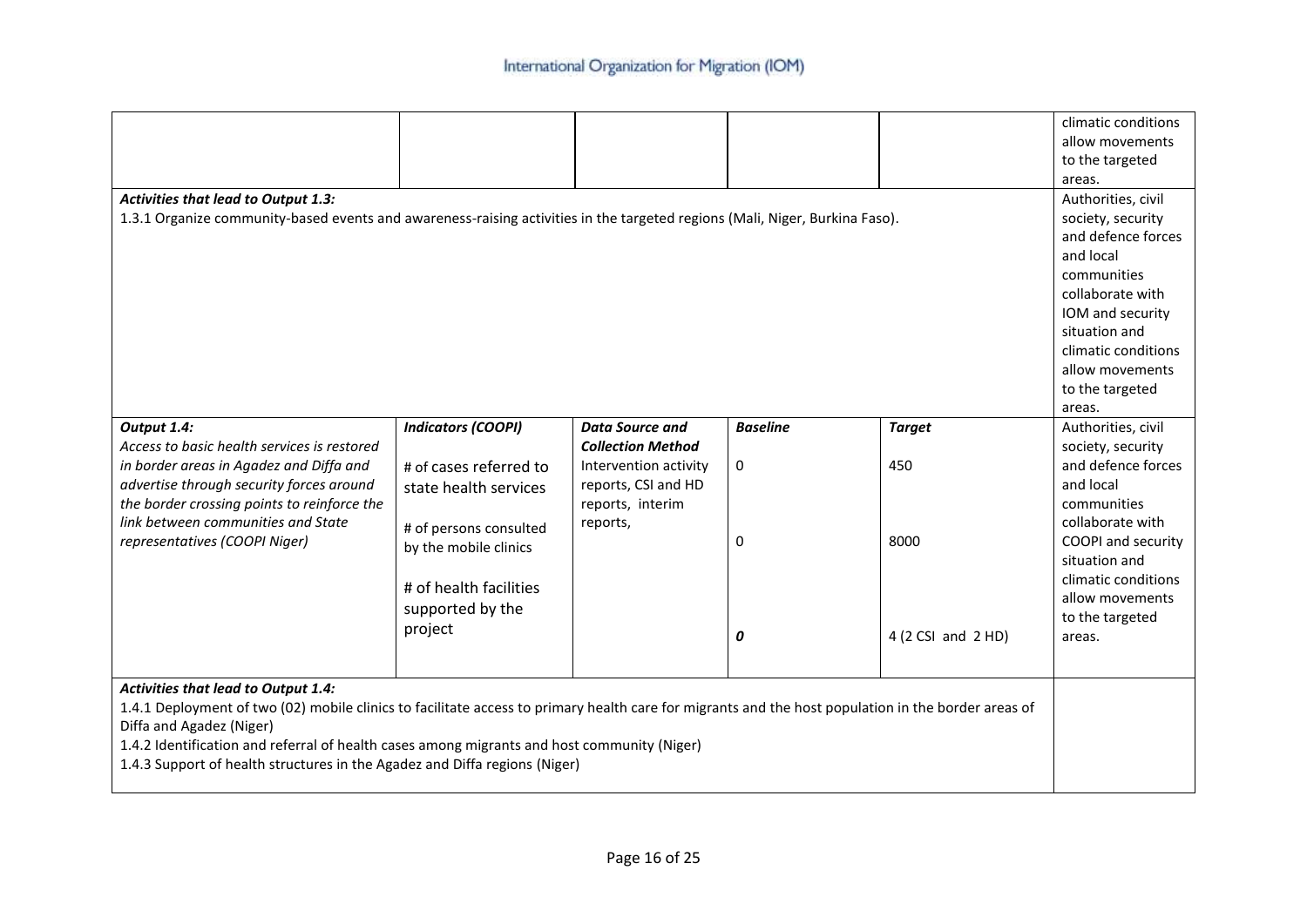| <b>Outcome 2:</b>                                                                                                                       | # of law enforcement      | Activity report,      | 0           | of law enforcement         | Authorities in      |
|-----------------------------------------------------------------------------------------------------------------------------------------|---------------------------|-----------------------|-------------|----------------------------|---------------------|
| Governments in the three targeted                                                                                                       | agencies'                 | interim report,       |             | agencies'                  | Niger, Mali and     |
| countries are better equipped with                                                                                                      | infrastructure/structures | pictures.             |             | infrastructure/structures  | <b>Burkina Faso</b> |
| modern infrastructural and material                                                                                                     | provided with             |                       |             | provided with              | collaborate and are |
| resources for effective border                                                                                                          | operational equipment     |                       |             | operational equipment      | willing to          |
| management and adopt an integrated                                                                                                      |                           |                       |             |                            | participate in      |
| approach to border management                                                                                                           | % of law enforcement      |                       | 0           | 90% of law enforcement     | training. Sanitary  |
|                                                                                                                                         | agents trained with       |                       |             | agents trained with        | situation is        |
|                                                                                                                                         | increased technical       |                       |             | increased technical        | favourable for      |
|                                                                                                                                         | knowledge                 |                       |             | knowledge                  | international       |
|                                                                                                                                         |                           |                       |             |                            | travel.             |
| Output 2.1:                                                                                                                             | # of additional BCPs      | Activity reports,     | $\mathbf 0$ | 5 (2 in Burkina Faso, 2 in | Authorities in      |
| Existing Border Crossing Points in the                                                                                                  | constructed or existing   | interim reports,      |             | Mali, 1 in Niger)          | Niger, Mali and     |
| three countries are rehabilitated and new                                                                                               | rehabilitated             | donation acceptance   |             |                            | <b>Burkina Faso</b> |
| BCPs are constructed and equipped with                                                                                                  |                           | forms.                |             |                            | collaborate with    |
| the necessary materials, including MIDAS                                                                                                |                           |                       |             |                            | IOM and security    |
|                                                                                                                                         | # of BCP newly equipped   |                       | 0           | 4 (2 in Burkina Faso, 1 in | situation and       |
|                                                                                                                                         | with MIDAS                |                       |             | Mali, 1 in Niger)          | climatic conditions |
|                                                                                                                                         |                           |                       |             |                            | allow movements     |
|                                                                                                                                         |                           |                       | 0           |                            | to the targeted     |
|                                                                                                                                         |                           |                       |             |                            | areas               |
| <b>Activities that lead to Output 2.1:</b>                                                                                              |                           |                       |             |                            | Authorities in      |
| 2.1.1 Carry out field studies and preliminary technical visits to identify sites where a BCP will be rehabilitated/constructed (Niger); |                           |                       |             |                            | Niger, Mali and     |
| 2.1.2 Rehabilitate/Construct and equip BCPs (Mali, Niger, Burkina Faso);                                                                |                           |                       |             |                            | <b>Burkina Faso</b> |
| 2.1.3 Install MIDAS in the rehabilitated/constructed BCP (Mali, Niger, Burkina Faso);                                                   |                           |                       |             |                            | collaborate with    |
|                                                                                                                                         |                           |                       |             |                            | IOM and security    |
|                                                                                                                                         |                           |                       |             |                            | situation and       |
|                                                                                                                                         |                           |                       |             |                            | climatic conditions |
|                                                                                                                                         |                           |                       |             |                            | allow movements     |
|                                                                                                                                         |                           |                       |             |                            | to the targeted     |
|                                                                                                                                         |                           |                       |             |                            | areas               |
| Output 2.2:                                                                                                                             | % of additional police    | Activity reports,     | $\mathbf 0$ | 90%                        | Authorities in      |
| Officers deployed at the targeted BCPs are                                                                                              | agents trained with       | interim reports,      |             |                            | Niger, Mali and     |
| trained and technically equipped to use                                                                                                 | knowledge on the use of   | satisfaction surveys, |             |                            | <b>Burkina Faso</b> |
| MIDAS for effective border managements                                                                                                  | MIDAS (know how to        | pre- and post-        |             |                            | collaborate and are |
|                                                                                                                                         |                           |                       |             |                            | willing to          |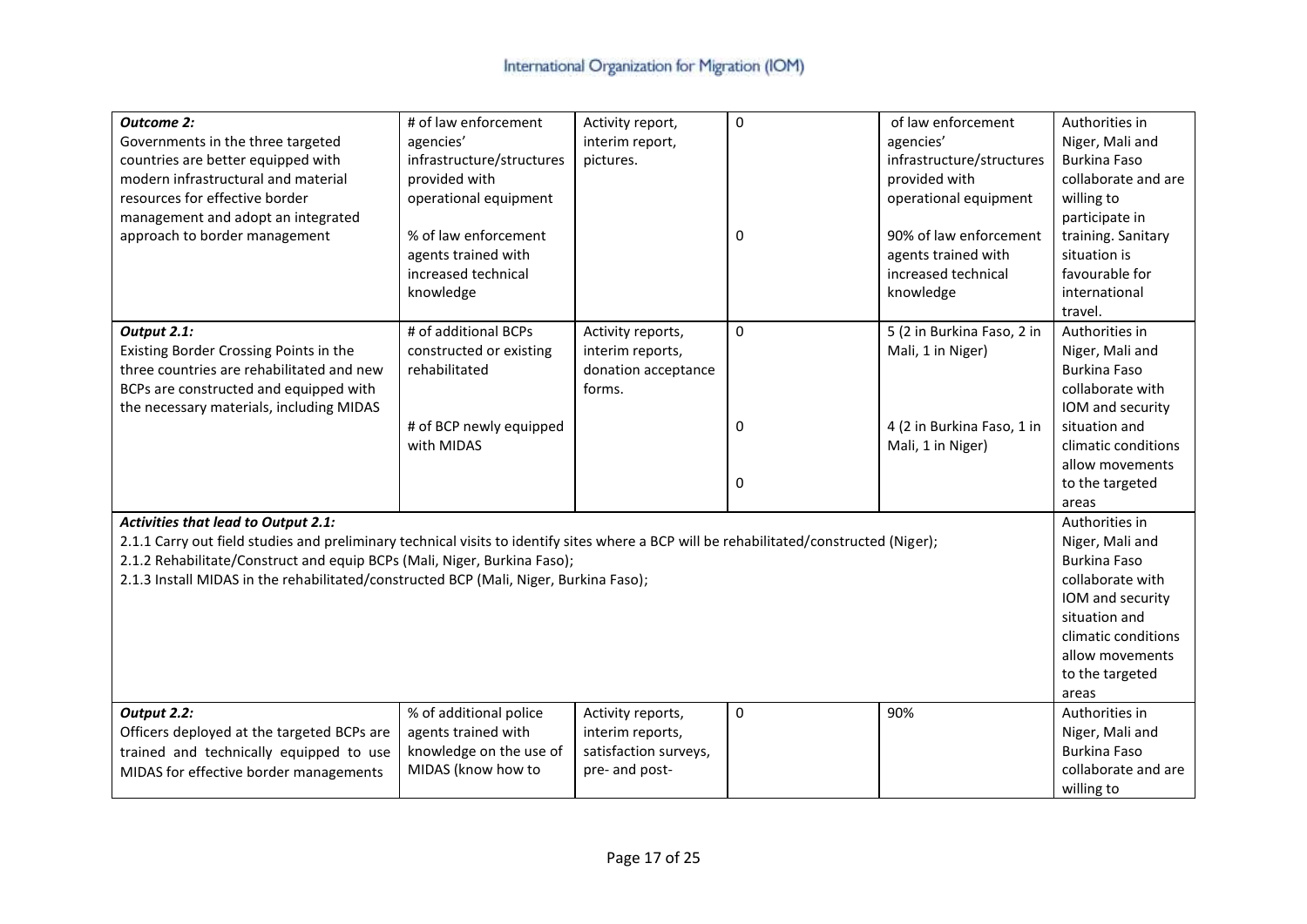|                                                                                                                                                                                                                                                                                 | register travellers on<br>MIDAS)<br># of MIDAS training<br>stations installed in the<br>existing MIDAS training<br>rooms | training test,<br>pictures.                                                                        | 4      | 10 (in Mali), 10 (Burkina<br>Faso) | participate in<br>training. Sanitary<br>situation is<br>favourable for<br>international<br>travel.                                                                                |
|---------------------------------------------------------------------------------------------------------------------------------------------------------------------------------------------------------------------------------------------------------------------------------|--------------------------------------------------------------------------------------------------------------------------|----------------------------------------------------------------------------------------------------|--------|------------------------------------|-----------------------------------------------------------------------------------------------------------------------------------------------------------------------------------|
| <b>Activities that lead to Output 2.2:</b>                                                                                                                                                                                                                                      |                                                                                                                          |                                                                                                    |        |                                    | Authorities in                                                                                                                                                                    |
| 2.2.1 Organize training for border management officers on MIDAS and border management through a sustainable, training-of-trainers approach;<br>2.2.2 Improve the capacities of the National Police academy in Bamako, including the further equipment of a MIDAS training room. |                                                                                                                          |                                                                                                    |        |                                    | Niger, Mali and<br><b>Burkina Faso</b><br>collaborate and are<br>willing to<br>participate in<br>training. Sanitary<br>situation is<br>favourable for<br>international<br>travel. |
| Output 2.3:<br>Governments in the three countries are<br>committed to taking an integrated<br>approach to border management                                                                                                                                                     | % of participants trained<br>with increased capacities                                                                   | Training reports,<br>interim reports,<br>satisfaction surveys,<br>pre- and post-<br>training test, | 0<br>0 | 90%                                | Authorities in Mali<br>and Burkina Faso<br>collaborate with<br>IOM and<br>participate in                                                                                          |
|                                                                                                                                                                                                                                                                                 | # of agencies reached<br>with trainings on<br>integrated border<br>management                                            | developed training<br>package.<br><b>Training reports</b>                                          | 0      | 9 (3 per country)                  | trainings. Security<br>situation and<br>climatic conditions<br>allow movements<br>of participants,<br>trainers and<br>organisers to the<br>targeted areas.                        |
| <b>Activities that lead to Output 2.3:</b>                                                                                                                                                                                                                                      |                                                                                                                          |                                                                                                    |        |                                    | Authorities in Mali<br>and Burkina Faso                                                                                                                                           |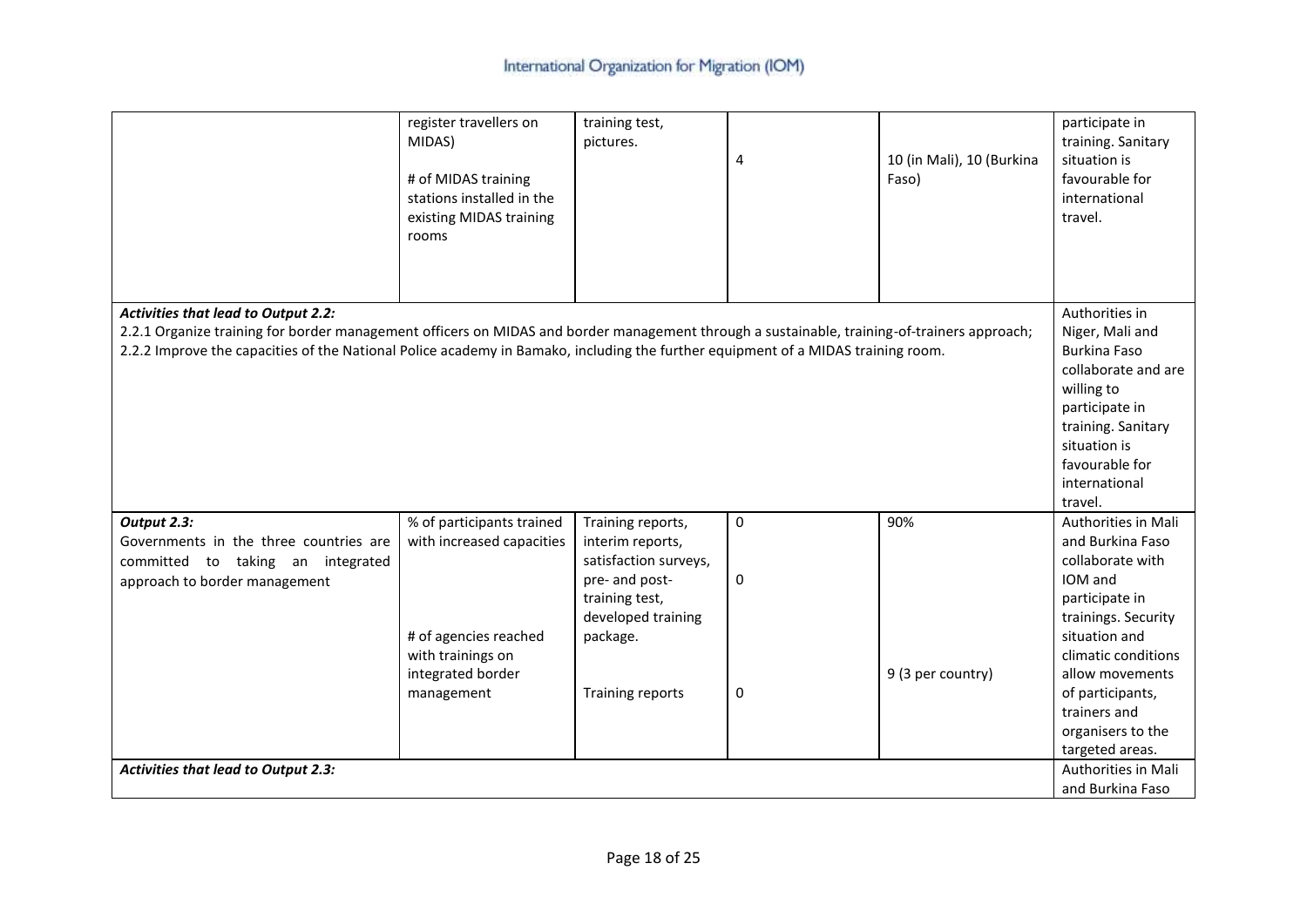| 2.3.1 Interagency training of trainers and regional exchanges to promote an integrated approach to border management (Mali, Niger, Burkina |                           |                      |                 |                        | collaborate with      |
|--------------------------------------------------------------------------------------------------------------------------------------------|---------------------------|----------------------|-----------------|------------------------|-----------------------|
| Faso);                                                                                                                                     |                           |                      |                 |                        | IOM and               |
|                                                                                                                                            |                           |                      |                 |                        | participate in        |
|                                                                                                                                            |                           |                      |                 |                        | trainings.            |
| <b>Output 2.4: Improve the skills of security</b>                                                                                          | <b>Indicators (COOPI)</b> | Activity report,     | <b>Baseline</b> | <b>Target</b>          | Authorities, civil    |
| forces in Niger to identify Victims of                                                                                                     |                           | interim report,      |                 |                        | society, security     |
| Trafficking (VoTs) or vulnerable migrants                                                                                                  | # of FDS trained at the   | attendance lists     |                 |                        | and defence forces    |
| at the borders and provide first aid mental                                                                                                | national level            |                      | 0               | 20                     | and local             |
| health services while carrying secondary                                                                                                   |                           |                      |                 |                        | communities           |
| inspection and investigations (COOPI                                                                                                       | # of FDS trained at the   |                      |                 |                        | collaborate with      |
| Niger)                                                                                                                                     | regional level            |                      | 0               | 40                     | COOPI and security    |
|                                                                                                                                            |                           |                      |                 |                        | situation and         |
|                                                                                                                                            |                           |                      |                 |                        | climatic conditions   |
|                                                                                                                                            |                           |                      |                 |                        | allow movements       |
|                                                                                                                                            |                           |                      |                 |                        | to the targeted       |
|                                                                                                                                            |                           |                      |                 |                        | areas.                |
| <b>Activities that lead to Output 2.4:</b>                                                                                                 |                           |                      |                 |                        |                       |
| 2.4.1 Organise a Training Of Trainers (TOT) for FDS at the national level                                                                  |                           |                      |                 |                        |                       |
| 2.4.2 Organise trainings for FDS at the regional levels                                                                                    |                           |                      |                 |                        |                       |
|                                                                                                                                            |                           |                      |                 |                        |                       |
| Outcome 3:                                                                                                                                 | Inter-agency and cross-   | Activity report,     | <b>No</b>       | Yes                    | Authorities in        |
| Cross-border regional platforms, including                                                                                                 | border cooperation        | interim report,      |                 |                        | Niger, Mali and       |
| for joint regional operations, are in place                                                                                                | channels are facilitated  | testimonies from     |                 |                        | <b>Burkina Faso</b>   |
| to foster collaboration and information                                                                                                    | for the exchange of       | local authorities.   |                 |                        | collaborate and are   |
| sharing between key border management                                                                                                      | information               |                      |                 |                        | willing reinforce     |
| actors                                                                                                                                     |                           |                      |                 |                        | cross-border          |
|                                                                                                                                            |                           |                      |                 |                        | collaboration         |
|                                                                                                                                            |                           |                      |                 |                        | mechanisms.           |
|                                                                                                                                            |                           |                      |                 |                        | Sanitary situation is |
|                                                                                                                                            |                           |                      |                 |                        | favourable for        |
|                                                                                                                                            |                           |                      |                 |                        | international         |
|                                                                                                                                            |                           |                      |                 |                        | travel.               |
| Output 3.1:                                                                                                                                | # of study visits         | Activity report,     | 0               | $\mathbf{1}$           | Authorities in        |
| Cross-border regional platforms, including                                                                                                 | organised                 | interim report,      |                 |                        | Niger, Mali and       |
| for joint regional operations, are in place                                                                                                |                           | testimonies, pre and |                 |                        | <b>Burkina Faso</b>   |
| to foster collaboration and information                                                                                                    |                           | post-tests,          | 0               | 9 (3 for each country) | collaborate and are   |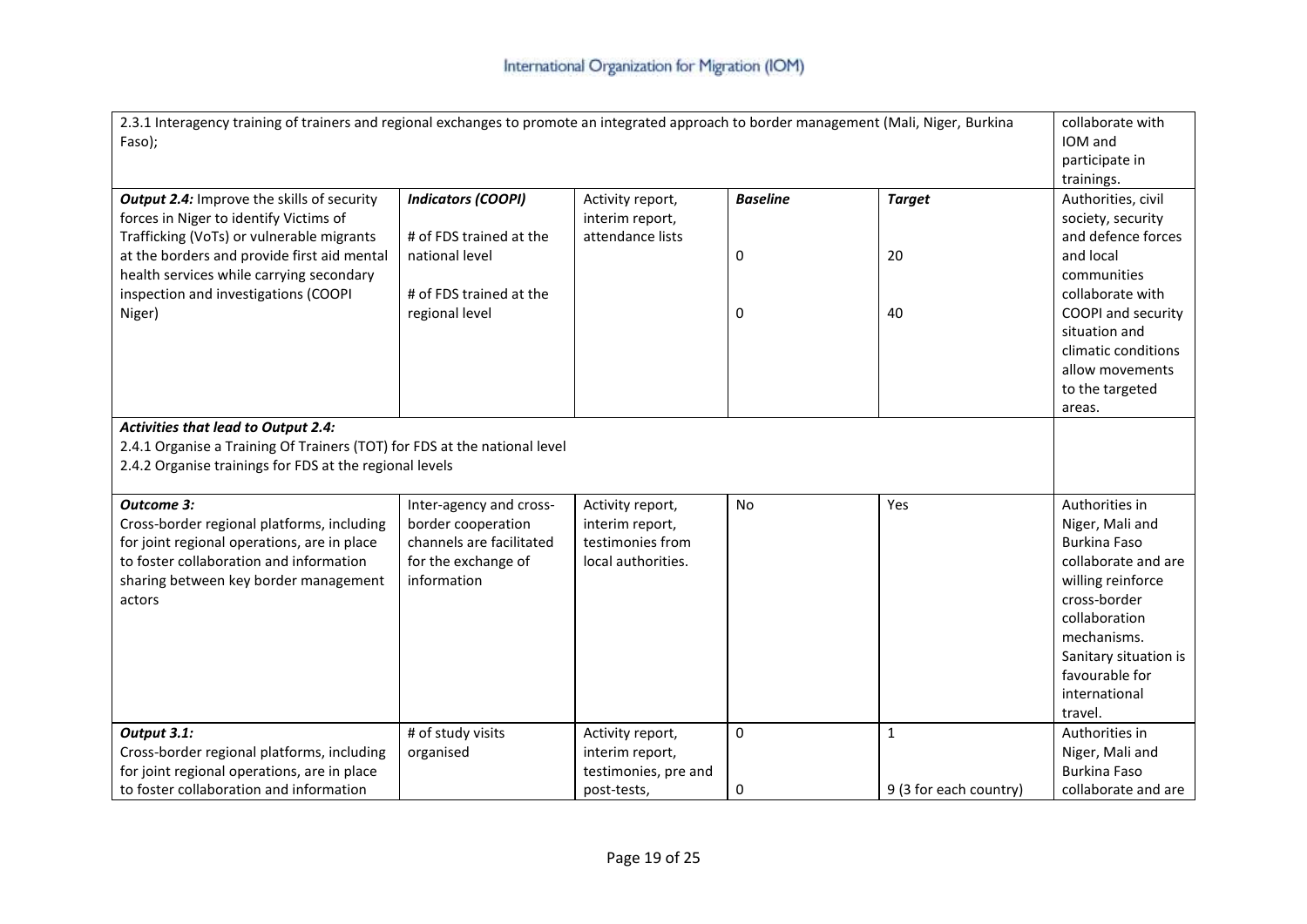| sharing between key border management<br>actors                                                                                                    | # of recommendations<br>formulated following the<br>study visit<br># of joint trainings<br>organised | satisfaction surveys,<br>pictures. | 0 | 3 (in each country) | willing to<br>participate in study<br>visit and joint<br>trainings. Sanitary<br>situation is<br>favourable for<br>international<br>travel. |  |  |
|----------------------------------------------------------------------------------------------------------------------------------------------------|------------------------------------------------------------------------------------------------------|------------------------------------|---|---------------------|--------------------------------------------------------------------------------------------------------------------------------------------|--|--|
| <b>Activities that lead to Output 3.1:</b>                                                                                                         |                                                                                                      |                                    |   |                     |                                                                                                                                            |  |  |
| 3.1.1 Organize a joint study visit to Italy or a third country for border management authorities from Niger, Burkina Faso and Mali (Niger, Burkina |                                                                                                      |                                    |   |                     | Niger, Mali and                                                                                                                            |  |  |
| Faso, Mali);                                                                                                                                       |                                                                                                      |                                    |   |                     | Burkina Faso                                                                                                                               |  |  |
| 3.1.2 Develop and implement recommendations for joint capacity building initiatives (training, coaching) with Italian representatives and border   |                                                                                                      |                                    |   |                     | collaborate and are                                                                                                                        |  |  |
| management authorities in each targeted country (Niger, Burkina Faso, Mali).                                                                       |                                                                                                      |                                    |   |                     | willing to<br>participate in study                                                                                                         |  |  |
|                                                                                                                                                    |                                                                                                      |                                    |   |                     | visit and joint                                                                                                                            |  |  |
|                                                                                                                                                    |                                                                                                      |                                    |   |                     | trainings. Sanitary                                                                                                                        |  |  |
|                                                                                                                                                    |                                                                                                      |                                    |   |                     | situation is                                                                                                                               |  |  |
|                                                                                                                                                    |                                                                                                      |                                    |   |                     | favourable for                                                                                                                             |  |  |
|                                                                                                                                                    |                                                                                                      |                                    |   |                     | international                                                                                                                              |  |  |
|                                                                                                                                                    |                                                                                                      |                                    |   |                     | travel.                                                                                                                                    |  |  |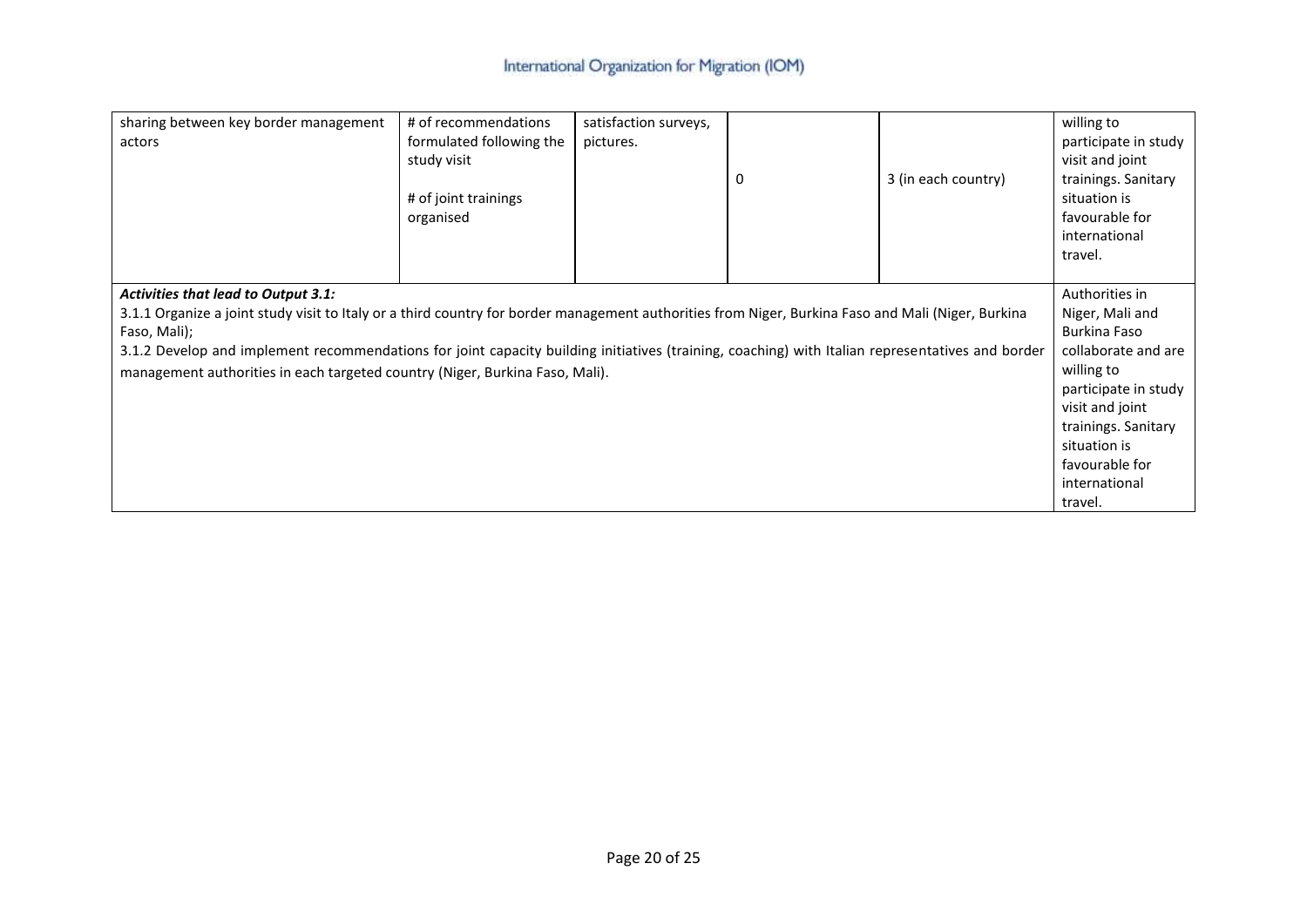### **7. Work Plan**

|                                                                                                                                                                                                                                       | Timeline (indicative and subject to changes after<br>consultations with the Governments)<br>Responsible |    |    |    |    |    |                |    |    |
|---------------------------------------------------------------------------------------------------------------------------------------------------------------------------------------------------------------------------------------|---------------------------------------------------------------------------------------------------------|----|----|----|----|----|----------------|----|----|
| Activity                                                                                                                                                                                                                              | Party                                                                                                   | Q1 | Q2 | Q3 | Q4 | Q5 | Q <sub>6</sub> | Q7 | Q8 |
| 1.1.1 Carry out perception<br>studies and disseminate the<br>findings (Mali, Burkina)                                                                                                                                                 | <b>IOM</b>                                                                                              |    |    |    |    |    |                |    |    |
| 1.2.1 Establish new CPCs in<br>regions where they do not yet<br>exist, and revitalize, train and<br>reinforce new and existing CPCs<br>(Mali, Niger, Burkina Faso), and<br>foster national and regional<br>exchanges between the CPCs | <b>IOM</b>                                                                                              |    |    |    |    |    |                |    |    |
| 1.2.2 Procure and donate<br>equipment to the CPCs (Mali,<br>Niger, Burkina Faso), sustain the<br>communication fleet                                                                                                                  | <b>IOM</b>                                                                                              |    |    |    |    |    |                |    |    |
| 1.3.1 Organize community-<br>based events and awareness-<br>raising activities in the targeted<br>regions (Mali, Niger, Burkina<br>Faso);                                                                                             | <b>IOM</b>                                                                                              |    |    |    |    |    |                |    |    |
| 1.4.1 Deployment of two (02)<br>mobile clinics to facilitate<br>access to primary health care<br>for migrants and the host<br>population in the border areas<br>of Diffa and Agadez (Niger)                                           | <b>COOPI</b>                                                                                            |    |    |    |    |    |                |    |    |
| 1.4.2 Identification and referral<br>of health cases among migrants<br>and host community (Niger)                                                                                                                                     | <b>COOPI</b>                                                                                            |    |    |    |    |    |                |    |    |
| 1.4.4 Support of health<br>structures in the Agadez and<br>Diffa regions (Niger)                                                                                                                                                      | <b>COOPI</b>                                                                                            |    |    |    |    |    |                |    |    |
| 2.1.1 Carry out field studies and<br>preliminary technical visits to<br>identify sites where a BCP will<br>be rehabilitated/constructed<br>(Niger);                                                                                   | <b>IOM</b>                                                                                              |    |    |    |    |    |                |    |    |
| 2.1.2 Rehabilitate/Construct<br>and equip BCPs (Mali, Niger,<br>Burkina Faso) and construction<br>of training room in Mali at DST<br>HQ;                                                                                              | <b>IOM</b>                                                                                              |    |    |    |    |    |                |    |    |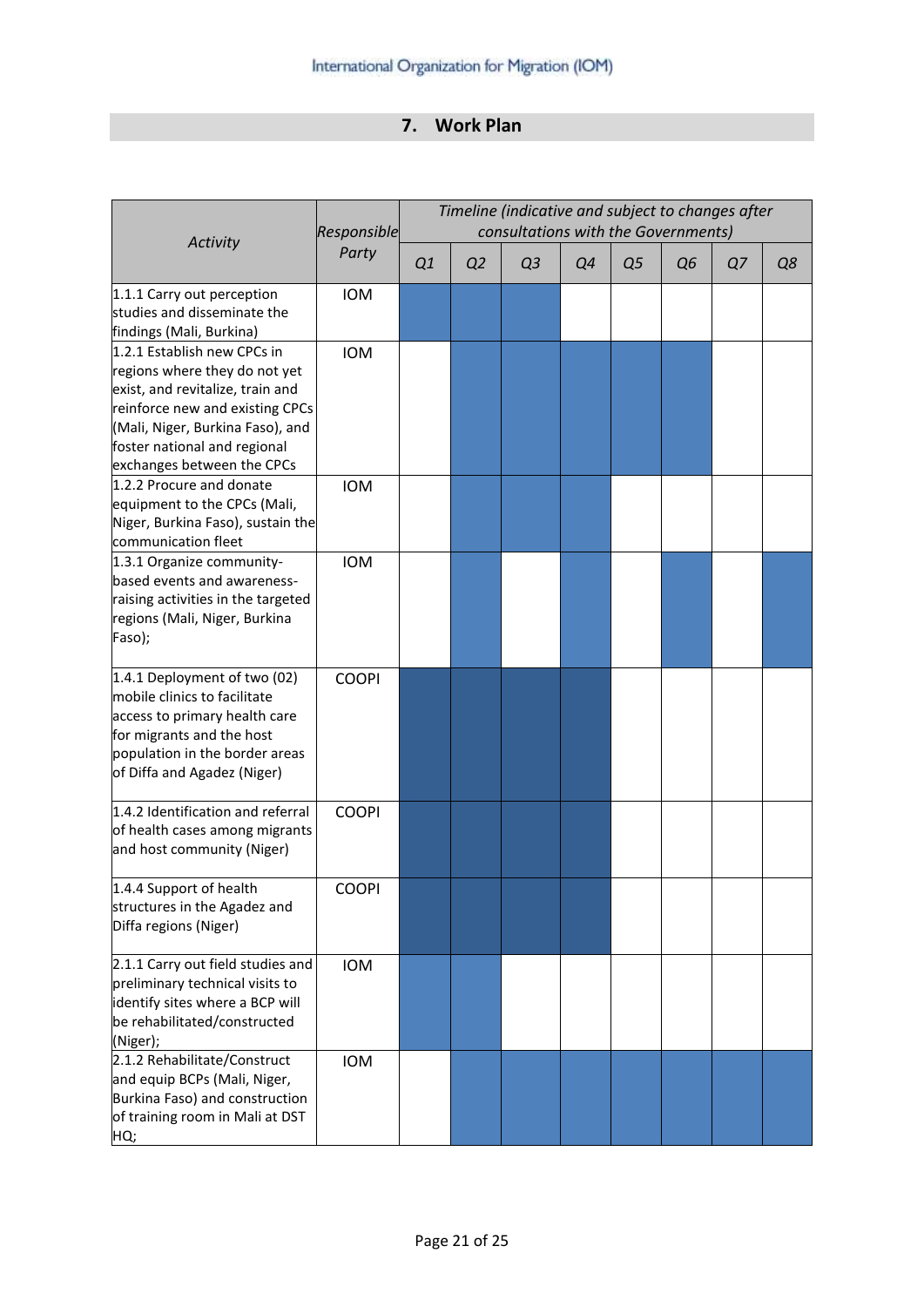# International Organization for Migration (IOM)

| Activity                                                                                                                                                                                                                                                            | Responsible  | Timeline (indicative and subject to changes after<br>consultations with the Governments) |    |                |    |                |                |    |    |
|---------------------------------------------------------------------------------------------------------------------------------------------------------------------------------------------------------------------------------------------------------------------|--------------|------------------------------------------------------------------------------------------|----|----------------|----|----------------|----------------|----|----|
|                                                                                                                                                                                                                                                                     | Party        | Q1                                                                                       | Q2 | Q <sub>3</sub> | Q4 | Q <sub>5</sub> | Q <sub>6</sub> | Q7 | Q8 |
| 2.1.3 Install MIDAS in the<br>rehabilitated/constructed BCP<br>(Mali, Niger, Burkina Faso);                                                                                                                                                                         | <b>IOM</b>   |                                                                                          |    |                |    |                |                |    |    |
| 2.2.1 Organize training for<br>border management officers on<br>MIDAS and border<br>management through a<br>sustainable, training-of-trainers<br>approach                                                                                                           | <b>IOM</b>   |                                                                                          |    |                |    |                |                |    |    |
| 2.3.1 Interagency training of<br>trainers and regional exchanges<br>to promote an integrated<br>approach to border<br>management (Mali, Niger,<br>Burkina Faso) and develop<br>simplified joint operational<br>procedures                                           | <b>IOM</b>   |                                                                                          |    |                |    |                |                |    |    |
| 2.4.1 Organise a Training Of<br>Trainers (TOT) for FDS at the<br>national level (Niger);                                                                                                                                                                            | <b>COOPI</b> |                                                                                          |    |                |    |                |                |    |    |
| 2.4.2 Organise trainings for FDS<br>at the regional levels (Niger);                                                                                                                                                                                                 | <b>COOPI</b> |                                                                                          |    |                |    |                |                |    |    |
| 3.1.1 Organize a joint study visit<br>to Italy or a third country for<br>border management authorities<br>from Niger, Burkina Faso and<br>Mali (Niger, Burkina Faso, Mali)                                                                                          | <b>IOM</b>   |                                                                                          |    |                |    |                |                |    |    |
| 3.1.2 Develop and implement<br>recommendations<br>for<br>joint<br>initiatives<br>building<br>capacity<br>(training, coaching) with Italian<br>representatives<br>border<br>and<br>management authorities in each<br>targeted country (Niger, Burkina<br>Faso, Mali) | <b>IOM</b>   |                                                                                          |    |                |    |                |                |    |    |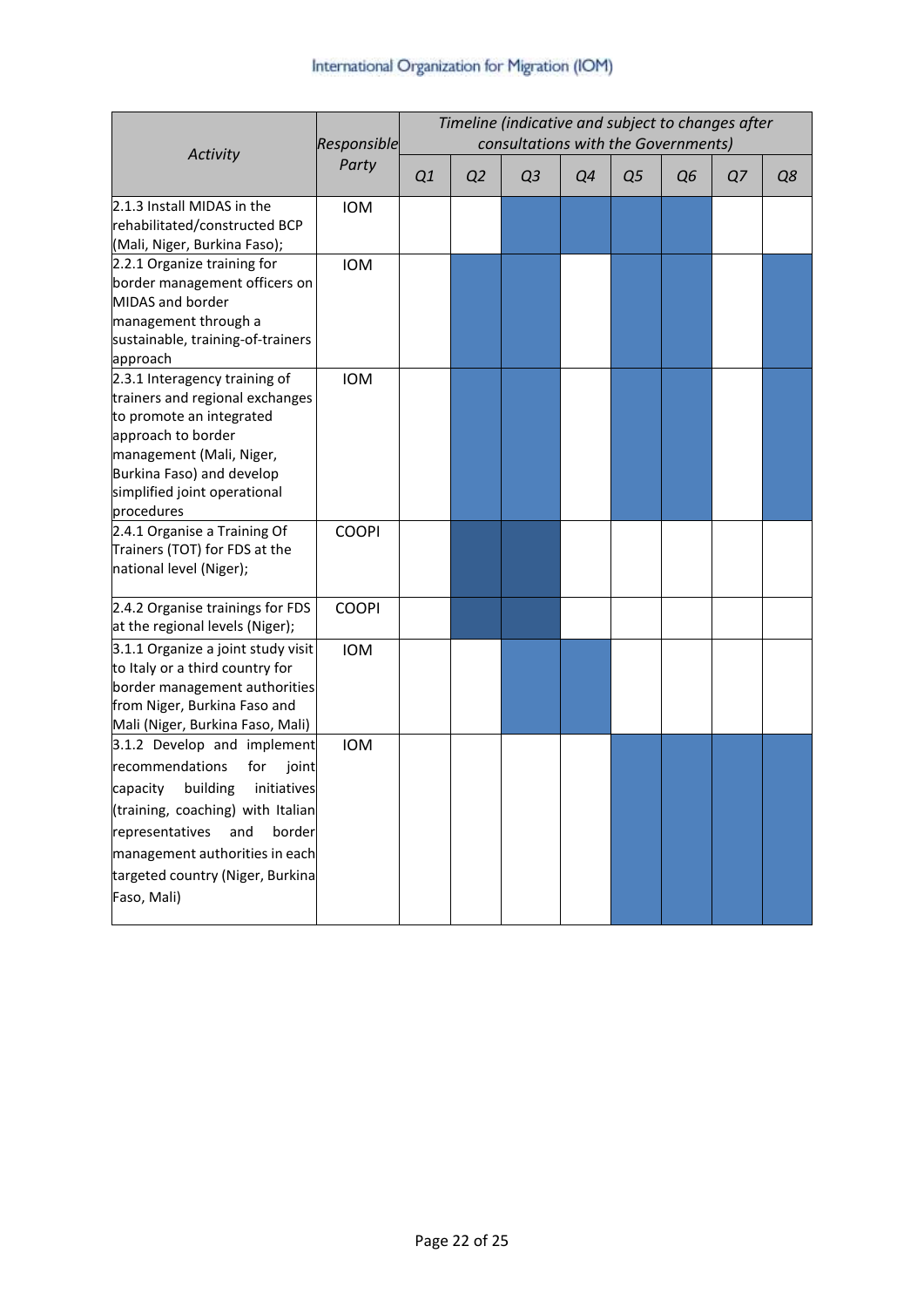# **8. Budget**

| <b>A. STAFF Costs</b><br><b>International Staff</b><br>Chief of Mission and Senior Programme and Policy<br>Niger<br>Month<br>18<br>2.00%<br>22,262<br>8,014.26<br>Liaison Officer (2 positions)<br>Niger<br>Month<br>18<br>28.00%<br>Project Manager<br>9,199<br>46,360.63<br>Niger<br>Month<br>18<br>25.00%<br>9,218<br>41,481.00<br><b>MIDAS Officer</b><br>Niger<br>Month<br>18<br>25.00%<br>9,218<br>41,481.00<br><b>International Engineer</b><br>Niger<br>Month<br>18<br>2.50%<br>30,168<br>13,575.60<br>Core units internationals: PSU, Communications<br>Common Support Cost: Finance, Proc, HR, Admin and<br>Niger<br>Month<br>18<br>2.50%<br>78,772<br>35,447.40<br>Security<br>Burkina Faso<br>Month<br>5.00%<br>15,084<br>18<br>13,575.60<br>Chief of Mission<br>Burkina Faso<br>Month<br>15.00%<br>10,056<br>27,151.20<br>18<br>Project Manager<br><b>Burkina Faso</b><br>Month<br>40.00%<br>8,380<br>60,336.00<br>18<br>Project Officer<br>Common Support Cost: RMO, Finance, Proc, HR,<br>Month<br>5.00%<br>Burkina Faso<br>43,200<br>38,880.19<br>Admin and Security<br>18<br>Mali<br>Month<br>Chief of Mission<br>18<br>5.00%<br>15,500<br>13,950.00<br>Mali<br>Month<br>18<br>Resource Management Officer<br>11,300<br>5.00%<br>10,170.00<br>Mali<br>Month<br><b>Project Manager</b><br>18<br>9,637<br>40.00%<br>69,386.40<br>Mali<br>Month<br>18<br><b>International Engineer</b><br>9,637<br>15.00%<br>26,019.90<br>Mali<br>Month<br><b>MIDAS Officer</b><br>18<br>9,637<br>15.00%<br>26,019.90<br><b>National Staff</b><br>Senior Project Assistant Dosso/Tillabéri - based in<br>Niger<br>Month<br>2,346<br>14,782.32<br>18<br>35.00%<br>Niamey<br>Senior Project Assistant Maradi/Zinder - based in<br>Niger<br>Month<br>2,346<br>14,782.32<br>18<br>35.00%<br>Niamey<br>Month<br>Niger<br>National engineer - Based in the field<br>18<br>2,095<br>35.00%<br>13,198.50<br>Niger<br>Month<br>18<br>2,095<br>MIDAS assistant - Based in the field<br>35.00%<br>13,198.50<br>Niger<br>Month<br>Project Assistant North G4 - Based in Tahoua<br>18<br>1,089<br>35.00%<br>6,863.22<br>Niger<br>Month<br>18<br>Core units internationals: PSU, Communications<br>10,475<br>2.50%<br>4,713.75<br>Common Support Cost: Finance, Proc, HR, Admin and<br>Niger<br>Month<br>58,660<br>26,397.00<br>Security<br>18<br>2.50%<br>Month<br>Burkina Faso<br>18<br>Senior Project Assistant<br>2,095<br>100.00%<br>37,710.00<br><b>Burkina Faso</b><br>Month<br><b>Project Assistant</b><br>18<br>1,257<br>100.00%<br>22,626.00<br>Common Support Cost: Finance, Proc, HR, Admin and<br><b>Burkina Faso</b><br>Month<br>Driver<br>15,000<br>27,000.36<br>18<br>10.00%<br>Month<br>Mali<br>18<br><b>Project Assistant</b><br>1,500<br>80.00%<br>21,600.00<br>Mali<br>Month<br>1,500<br>40.00%<br>IBM IT assistant<br>18<br>10,800.00<br>Month<br>Mali<br>Senior Finance Assistant<br>18<br>1,700<br>50.00%<br>15,300.00<br>Mali<br>Month<br>18<br><b>Finance Assistant</b><br>1,200<br>50.00%<br>10,800.00<br>Mali<br>Month<br>1,000<br><b>Logistics Assistant</b><br>18<br>50.00%<br>9,000.00<br>Mali<br>Month<br>Driver<br>18<br>870<br>50.00%<br>7,830.00<br><b>Total Staff Costs:</b><br>728,451.05<br><b>B. OFFICE Costs</b> | <b>Mission</b> | Item | Unit | Nr of<br><b>Units</b> | <b>Unit Cost</b><br>in€ | % | Total in $\epsilon$ |
|-----------------------------------------------------------------------------------------------------------------------------------------------------------------------------------------------------------------------------------------------------------------------------------------------------------------------------------------------------------------------------------------------------------------------------------------------------------------------------------------------------------------------------------------------------------------------------------------------------------------------------------------------------------------------------------------------------------------------------------------------------------------------------------------------------------------------------------------------------------------------------------------------------------------------------------------------------------------------------------------------------------------------------------------------------------------------------------------------------------------------------------------------------------------------------------------------------------------------------------------------------------------------------------------------------------------------------------------------------------------------------------------------------------------------------------------------------------------------------------------------------------------------------------------------------------------------------------------------------------------------------------------------------------------------------------------------------------------------------------------------------------------------------------------------------------------------------------------------------------------------------------------------------------------------------------------------------------------------------------------------------------------------------------------------------------------------------------------------------------------------------------------------------------------------------------------------------------------------------------------------------------------------------------------------------------------------------------------------------------------------------------------------------------------------------------------------------------------------------------------------------------------------------------------------------------------------------------------------------------------------------------------------------------------------------------------------------------------------------------------------------------------------------------------------------------------------------------------------------------------------------------------------------------------------------------------------------------------------------------------------------------------------------------------------------------------------------------------------------------------------------------------------------------------------------------------------------------------------------------------|----------------|------|------|-----------------------|-------------------------|---|---------------------|
|                                                                                                                                                                                                                                                                                                                                                                                                                                                                                                                                                                                                                                                                                                                                                                                                                                                                                                                                                                                                                                                                                                                                                                                                                                                                                                                                                                                                                                                                                                                                                                                                                                                                                                                                                                                                                                                                                                                                                                                                                                                                                                                                                                                                                                                                                                                                                                                                                                                                                                                                                                                                                                                                                                                                                                                                                                                                                                                                                                                                                                                                                                                                                                                                                                         |                |      |      |                       |                         |   |                     |
|                                                                                                                                                                                                                                                                                                                                                                                                                                                                                                                                                                                                                                                                                                                                                                                                                                                                                                                                                                                                                                                                                                                                                                                                                                                                                                                                                                                                                                                                                                                                                                                                                                                                                                                                                                                                                                                                                                                                                                                                                                                                                                                                                                                                                                                                                                                                                                                                                                                                                                                                                                                                                                                                                                                                                                                                                                                                                                                                                                                                                                                                                                                                                                                                                                         |                |      |      |                       |                         |   |                     |
|                                                                                                                                                                                                                                                                                                                                                                                                                                                                                                                                                                                                                                                                                                                                                                                                                                                                                                                                                                                                                                                                                                                                                                                                                                                                                                                                                                                                                                                                                                                                                                                                                                                                                                                                                                                                                                                                                                                                                                                                                                                                                                                                                                                                                                                                                                                                                                                                                                                                                                                                                                                                                                                                                                                                                                                                                                                                                                                                                                                                                                                                                                                                                                                                                                         |                |      |      |                       |                         |   |                     |
|                                                                                                                                                                                                                                                                                                                                                                                                                                                                                                                                                                                                                                                                                                                                                                                                                                                                                                                                                                                                                                                                                                                                                                                                                                                                                                                                                                                                                                                                                                                                                                                                                                                                                                                                                                                                                                                                                                                                                                                                                                                                                                                                                                                                                                                                                                                                                                                                                                                                                                                                                                                                                                                                                                                                                                                                                                                                                                                                                                                                                                                                                                                                                                                                                                         |                |      |      |                       |                         |   |                     |
|                                                                                                                                                                                                                                                                                                                                                                                                                                                                                                                                                                                                                                                                                                                                                                                                                                                                                                                                                                                                                                                                                                                                                                                                                                                                                                                                                                                                                                                                                                                                                                                                                                                                                                                                                                                                                                                                                                                                                                                                                                                                                                                                                                                                                                                                                                                                                                                                                                                                                                                                                                                                                                                                                                                                                                                                                                                                                                                                                                                                                                                                                                                                                                                                                                         |                |      |      |                       |                         |   |                     |
|                                                                                                                                                                                                                                                                                                                                                                                                                                                                                                                                                                                                                                                                                                                                                                                                                                                                                                                                                                                                                                                                                                                                                                                                                                                                                                                                                                                                                                                                                                                                                                                                                                                                                                                                                                                                                                                                                                                                                                                                                                                                                                                                                                                                                                                                                                                                                                                                                                                                                                                                                                                                                                                                                                                                                                                                                                                                                                                                                                                                                                                                                                                                                                                                                                         |                |      |      |                       |                         |   |                     |
|                                                                                                                                                                                                                                                                                                                                                                                                                                                                                                                                                                                                                                                                                                                                                                                                                                                                                                                                                                                                                                                                                                                                                                                                                                                                                                                                                                                                                                                                                                                                                                                                                                                                                                                                                                                                                                                                                                                                                                                                                                                                                                                                                                                                                                                                                                                                                                                                                                                                                                                                                                                                                                                                                                                                                                                                                                                                                                                                                                                                                                                                                                                                                                                                                                         |                |      |      |                       |                         |   |                     |
|                                                                                                                                                                                                                                                                                                                                                                                                                                                                                                                                                                                                                                                                                                                                                                                                                                                                                                                                                                                                                                                                                                                                                                                                                                                                                                                                                                                                                                                                                                                                                                                                                                                                                                                                                                                                                                                                                                                                                                                                                                                                                                                                                                                                                                                                                                                                                                                                                                                                                                                                                                                                                                                                                                                                                                                                                                                                                                                                                                                                                                                                                                                                                                                                                                         |                |      |      |                       |                         |   |                     |
|                                                                                                                                                                                                                                                                                                                                                                                                                                                                                                                                                                                                                                                                                                                                                                                                                                                                                                                                                                                                                                                                                                                                                                                                                                                                                                                                                                                                                                                                                                                                                                                                                                                                                                                                                                                                                                                                                                                                                                                                                                                                                                                                                                                                                                                                                                                                                                                                                                                                                                                                                                                                                                                                                                                                                                                                                                                                                                                                                                                                                                                                                                                                                                                                                                         |                |      |      |                       |                         |   |                     |
|                                                                                                                                                                                                                                                                                                                                                                                                                                                                                                                                                                                                                                                                                                                                                                                                                                                                                                                                                                                                                                                                                                                                                                                                                                                                                                                                                                                                                                                                                                                                                                                                                                                                                                                                                                                                                                                                                                                                                                                                                                                                                                                                                                                                                                                                                                                                                                                                                                                                                                                                                                                                                                                                                                                                                                                                                                                                                                                                                                                                                                                                                                                                                                                                                                         |                |      |      |                       |                         |   |                     |
|                                                                                                                                                                                                                                                                                                                                                                                                                                                                                                                                                                                                                                                                                                                                                                                                                                                                                                                                                                                                                                                                                                                                                                                                                                                                                                                                                                                                                                                                                                                                                                                                                                                                                                                                                                                                                                                                                                                                                                                                                                                                                                                                                                                                                                                                                                                                                                                                                                                                                                                                                                                                                                                                                                                                                                                                                                                                                                                                                                                                                                                                                                                                                                                                                                         |                |      |      |                       |                         |   |                     |
|                                                                                                                                                                                                                                                                                                                                                                                                                                                                                                                                                                                                                                                                                                                                                                                                                                                                                                                                                                                                                                                                                                                                                                                                                                                                                                                                                                                                                                                                                                                                                                                                                                                                                                                                                                                                                                                                                                                                                                                                                                                                                                                                                                                                                                                                                                                                                                                                                                                                                                                                                                                                                                                                                                                                                                                                                                                                                                                                                                                                                                                                                                                                                                                                                                         |                |      |      |                       |                         |   |                     |
|                                                                                                                                                                                                                                                                                                                                                                                                                                                                                                                                                                                                                                                                                                                                                                                                                                                                                                                                                                                                                                                                                                                                                                                                                                                                                                                                                                                                                                                                                                                                                                                                                                                                                                                                                                                                                                                                                                                                                                                                                                                                                                                                                                                                                                                                                                                                                                                                                                                                                                                                                                                                                                                                                                                                                                                                                                                                                                                                                                                                                                                                                                                                                                                                                                         |                |      |      |                       |                         |   |                     |
|                                                                                                                                                                                                                                                                                                                                                                                                                                                                                                                                                                                                                                                                                                                                                                                                                                                                                                                                                                                                                                                                                                                                                                                                                                                                                                                                                                                                                                                                                                                                                                                                                                                                                                                                                                                                                                                                                                                                                                                                                                                                                                                                                                                                                                                                                                                                                                                                                                                                                                                                                                                                                                                                                                                                                                                                                                                                                                                                                                                                                                                                                                                                                                                                                                         |                |      |      |                       |                         |   |                     |
|                                                                                                                                                                                                                                                                                                                                                                                                                                                                                                                                                                                                                                                                                                                                                                                                                                                                                                                                                                                                                                                                                                                                                                                                                                                                                                                                                                                                                                                                                                                                                                                                                                                                                                                                                                                                                                                                                                                                                                                                                                                                                                                                                                                                                                                                                                                                                                                                                                                                                                                                                                                                                                                                                                                                                                                                                                                                                                                                                                                                                                                                                                                                                                                                                                         |                |      |      |                       |                         |   |                     |
|                                                                                                                                                                                                                                                                                                                                                                                                                                                                                                                                                                                                                                                                                                                                                                                                                                                                                                                                                                                                                                                                                                                                                                                                                                                                                                                                                                                                                                                                                                                                                                                                                                                                                                                                                                                                                                                                                                                                                                                                                                                                                                                                                                                                                                                                                                                                                                                                                                                                                                                                                                                                                                                                                                                                                                                                                                                                                                                                                                                                                                                                                                                                                                                                                                         |                |      |      |                       |                         |   |                     |
|                                                                                                                                                                                                                                                                                                                                                                                                                                                                                                                                                                                                                                                                                                                                                                                                                                                                                                                                                                                                                                                                                                                                                                                                                                                                                                                                                                                                                                                                                                                                                                                                                                                                                                                                                                                                                                                                                                                                                                                                                                                                                                                                                                                                                                                                                                                                                                                                                                                                                                                                                                                                                                                                                                                                                                                                                                                                                                                                                                                                                                                                                                                                                                                                                                         |                |      |      |                       |                         |   |                     |
|                                                                                                                                                                                                                                                                                                                                                                                                                                                                                                                                                                                                                                                                                                                                                                                                                                                                                                                                                                                                                                                                                                                                                                                                                                                                                                                                                                                                                                                                                                                                                                                                                                                                                                                                                                                                                                                                                                                                                                                                                                                                                                                                                                                                                                                                                                                                                                                                                                                                                                                                                                                                                                                                                                                                                                                                                                                                                                                                                                                                                                                                                                                                                                                                                                         |                |      |      |                       |                         |   |                     |
|                                                                                                                                                                                                                                                                                                                                                                                                                                                                                                                                                                                                                                                                                                                                                                                                                                                                                                                                                                                                                                                                                                                                                                                                                                                                                                                                                                                                                                                                                                                                                                                                                                                                                                                                                                                                                                                                                                                                                                                                                                                                                                                                                                                                                                                                                                                                                                                                                                                                                                                                                                                                                                                                                                                                                                                                                                                                                                                                                                                                                                                                                                                                                                                                                                         |                |      |      |                       |                         |   |                     |
|                                                                                                                                                                                                                                                                                                                                                                                                                                                                                                                                                                                                                                                                                                                                                                                                                                                                                                                                                                                                                                                                                                                                                                                                                                                                                                                                                                                                                                                                                                                                                                                                                                                                                                                                                                                                                                                                                                                                                                                                                                                                                                                                                                                                                                                                                                                                                                                                                                                                                                                                                                                                                                                                                                                                                                                                                                                                                                                                                                                                                                                                                                                                                                                                                                         |                |      |      |                       |                         |   |                     |
|                                                                                                                                                                                                                                                                                                                                                                                                                                                                                                                                                                                                                                                                                                                                                                                                                                                                                                                                                                                                                                                                                                                                                                                                                                                                                                                                                                                                                                                                                                                                                                                                                                                                                                                                                                                                                                                                                                                                                                                                                                                                                                                                                                                                                                                                                                                                                                                                                                                                                                                                                                                                                                                                                                                                                                                                                                                                                                                                                                                                                                                                                                                                                                                                                                         |                |      |      |                       |                         |   |                     |
|                                                                                                                                                                                                                                                                                                                                                                                                                                                                                                                                                                                                                                                                                                                                                                                                                                                                                                                                                                                                                                                                                                                                                                                                                                                                                                                                                                                                                                                                                                                                                                                                                                                                                                                                                                                                                                                                                                                                                                                                                                                                                                                                                                                                                                                                                                                                                                                                                                                                                                                                                                                                                                                                                                                                                                                                                                                                                                                                                                                                                                                                                                                                                                                                                                         |                |      |      |                       |                         |   |                     |
|                                                                                                                                                                                                                                                                                                                                                                                                                                                                                                                                                                                                                                                                                                                                                                                                                                                                                                                                                                                                                                                                                                                                                                                                                                                                                                                                                                                                                                                                                                                                                                                                                                                                                                                                                                                                                                                                                                                                                                                                                                                                                                                                                                                                                                                                                                                                                                                                                                                                                                                                                                                                                                                                                                                                                                                                                                                                                                                                                                                                                                                                                                                                                                                                                                         |                |      |      |                       |                         |   |                     |
|                                                                                                                                                                                                                                                                                                                                                                                                                                                                                                                                                                                                                                                                                                                                                                                                                                                                                                                                                                                                                                                                                                                                                                                                                                                                                                                                                                                                                                                                                                                                                                                                                                                                                                                                                                                                                                                                                                                                                                                                                                                                                                                                                                                                                                                                                                                                                                                                                                                                                                                                                                                                                                                                                                                                                                                                                                                                                                                                                                                                                                                                                                                                                                                                                                         |                |      |      |                       |                         |   |                     |
|                                                                                                                                                                                                                                                                                                                                                                                                                                                                                                                                                                                                                                                                                                                                                                                                                                                                                                                                                                                                                                                                                                                                                                                                                                                                                                                                                                                                                                                                                                                                                                                                                                                                                                                                                                                                                                                                                                                                                                                                                                                                                                                                                                                                                                                                                                                                                                                                                                                                                                                                                                                                                                                                                                                                                                                                                                                                                                                                                                                                                                                                                                                                                                                                                                         |                |      |      |                       |                         |   |                     |
|                                                                                                                                                                                                                                                                                                                                                                                                                                                                                                                                                                                                                                                                                                                                                                                                                                                                                                                                                                                                                                                                                                                                                                                                                                                                                                                                                                                                                                                                                                                                                                                                                                                                                                                                                                                                                                                                                                                                                                                                                                                                                                                                                                                                                                                                                                                                                                                                                                                                                                                                                                                                                                                                                                                                                                                                                                                                                                                                                                                                                                                                                                                                                                                                                                         |                |      |      |                       |                         |   |                     |
|                                                                                                                                                                                                                                                                                                                                                                                                                                                                                                                                                                                                                                                                                                                                                                                                                                                                                                                                                                                                                                                                                                                                                                                                                                                                                                                                                                                                                                                                                                                                                                                                                                                                                                                                                                                                                                                                                                                                                                                                                                                                                                                                                                                                                                                                                                                                                                                                                                                                                                                                                                                                                                                                                                                                                                                                                                                                                                                                                                                                                                                                                                                                                                                                                                         |                |      |      |                       |                         |   |                     |
|                                                                                                                                                                                                                                                                                                                                                                                                                                                                                                                                                                                                                                                                                                                                                                                                                                                                                                                                                                                                                                                                                                                                                                                                                                                                                                                                                                                                                                                                                                                                                                                                                                                                                                                                                                                                                                                                                                                                                                                                                                                                                                                                                                                                                                                                                                                                                                                                                                                                                                                                                                                                                                                                                                                                                                                                                                                                                                                                                                                                                                                                                                                                                                                                                                         |                |      |      |                       |                         |   |                     |
|                                                                                                                                                                                                                                                                                                                                                                                                                                                                                                                                                                                                                                                                                                                                                                                                                                                                                                                                                                                                                                                                                                                                                                                                                                                                                                                                                                                                                                                                                                                                                                                                                                                                                                                                                                                                                                                                                                                                                                                                                                                                                                                                                                                                                                                                                                                                                                                                                                                                                                                                                                                                                                                                                                                                                                                                                                                                                                                                                                                                                                                                                                                                                                                                                                         |                |      |      |                       |                         |   |                     |
|                                                                                                                                                                                                                                                                                                                                                                                                                                                                                                                                                                                                                                                                                                                                                                                                                                                                                                                                                                                                                                                                                                                                                                                                                                                                                                                                                                                                                                                                                                                                                                                                                                                                                                                                                                                                                                                                                                                                                                                                                                                                                                                                                                                                                                                                                                                                                                                                                                                                                                                                                                                                                                                                                                                                                                                                                                                                                                                                                                                                                                                                                                                                                                                                                                         |                |      |      |                       |                         |   |                     |
|                                                                                                                                                                                                                                                                                                                                                                                                                                                                                                                                                                                                                                                                                                                                                                                                                                                                                                                                                                                                                                                                                                                                                                                                                                                                                                                                                                                                                                                                                                                                                                                                                                                                                                                                                                                                                                                                                                                                                                                                                                                                                                                                                                                                                                                                                                                                                                                                                                                                                                                                                                                                                                                                                                                                                                                                                                                                                                                                                                                                                                                                                                                                                                                                                                         |                |      |      |                       |                         |   |                     |
|                                                                                                                                                                                                                                                                                                                                                                                                                                                                                                                                                                                                                                                                                                                                                                                                                                                                                                                                                                                                                                                                                                                                                                                                                                                                                                                                                                                                                                                                                                                                                                                                                                                                                                                                                                                                                                                                                                                                                                                                                                                                                                                                                                                                                                                                                                                                                                                                                                                                                                                                                                                                                                                                                                                                                                                                                                                                                                                                                                                                                                                                                                                                                                                                                                         |                |      |      |                       |                         |   |                     |
|                                                                                                                                                                                                                                                                                                                                                                                                                                                                                                                                                                                                                                                                                                                                                                                                                                                                                                                                                                                                                                                                                                                                                                                                                                                                                                                                                                                                                                                                                                                                                                                                                                                                                                                                                                                                                                                                                                                                                                                                                                                                                                                                                                                                                                                                                                                                                                                                                                                                                                                                                                                                                                                                                                                                                                                                                                                                                                                                                                                                                                                                                                                                                                                                                                         |                |      |      |                       |                         |   |                     |
|                                                                                                                                                                                                                                                                                                                                                                                                                                                                                                                                                                                                                                                                                                                                                                                                                                                                                                                                                                                                                                                                                                                                                                                                                                                                                                                                                                                                                                                                                                                                                                                                                                                                                                                                                                                                                                                                                                                                                                                                                                                                                                                                                                                                                                                                                                                                                                                                                                                                                                                                                                                                                                                                                                                                                                                                                                                                                                                                                                                                                                                                                                                                                                                                                                         |                |      |      |                       |                         |   |                     |
|                                                                                                                                                                                                                                                                                                                                                                                                                                                                                                                                                                                                                                                                                                                                                                                                                                                                                                                                                                                                                                                                                                                                                                                                                                                                                                                                                                                                                                                                                                                                                                                                                                                                                                                                                                                                                                                                                                                                                                                                                                                                                                                                                                                                                                                                                                                                                                                                                                                                                                                                                                                                                                                                                                                                                                                                                                                                                                                                                                                                                                                                                                                                                                                                                                         |                |      |      |                       |                         |   |                     |
|                                                                                                                                                                                                                                                                                                                                                                                                                                                                                                                                                                                                                                                                                                                                                                                                                                                                                                                                                                                                                                                                                                                                                                                                                                                                                                                                                                                                                                                                                                                                                                                                                                                                                                                                                                                                                                                                                                                                                                                                                                                                                                                                                                                                                                                                                                                                                                                                                                                                                                                                                                                                                                                                                                                                                                                                                                                                                                                                                                                                                                                                                                                                                                                                                                         |                |      |      |                       |                         |   |                     |
|                                                                                                                                                                                                                                                                                                                                                                                                                                                                                                                                                                                                                                                                                                                                                                                                                                                                                                                                                                                                                                                                                                                                                                                                                                                                                                                                                                                                                                                                                                                                                                                                                                                                                                                                                                                                                                                                                                                                                                                                                                                                                                                                                                                                                                                                                                                                                                                                                                                                                                                                                                                                                                                                                                                                                                                                                                                                                                                                                                                                                                                                                                                                                                                                                                         |                |      |      |                       |                         |   |                     |
|                                                                                                                                                                                                                                                                                                                                                                                                                                                                                                                                                                                                                                                                                                                                                                                                                                                                                                                                                                                                                                                                                                                                                                                                                                                                                                                                                                                                                                                                                                                                                                                                                                                                                                                                                                                                                                                                                                                                                                                                                                                                                                                                                                                                                                                                                                                                                                                                                                                                                                                                                                                                                                                                                                                                                                                                                                                                                                                                                                                                                                                                                                                                                                                                                                         |                |      |      |                       |                         |   |                     |
|                                                                                                                                                                                                                                                                                                                                                                                                                                                                                                                                                                                                                                                                                                                                                                                                                                                                                                                                                                                                                                                                                                                                                                                                                                                                                                                                                                                                                                                                                                                                                                                                                                                                                                                                                                                                                                                                                                                                                                                                                                                                                                                                                                                                                                                                                                                                                                                                                                                                                                                                                                                                                                                                                                                                                                                                                                                                                                                                                                                                                                                                                                                                                                                                                                         |                |      |      |                       |                         |   |                     |
|                                                                                                                                                                                                                                                                                                                                                                                                                                                                                                                                                                                                                                                                                                                                                                                                                                                                                                                                                                                                                                                                                                                                                                                                                                                                                                                                                                                                                                                                                                                                                                                                                                                                                                                                                                                                                                                                                                                                                                                                                                                                                                                                                                                                                                                                                                                                                                                                                                                                                                                                                                                                                                                                                                                                                                                                                                                                                                                                                                                                                                                                                                                                                                                                                                         |                |      |      |                       |                         |   |                     |
| 18<br>20,950<br>5.00%<br>Office Premise Costs (rental, maintenance, utilities)<br>Month<br>18,855.00                                                                                                                                                                                                                                                                                                                                                                                                                                                                                                                                                                                                                                                                                                                                                                                                                                                                                                                                                                                                                                                                                                                                                                                                                                                                                                                                                                                                                                                                                                                                                                                                                                                                                                                                                                                                                                                                                                                                                                                                                                                                                                                                                                                                                                                                                                                                                                                                                                                                                                                                                                                                                                                                                                                                                                                                                                                                                                                                                                                                                                                                                                                                    | Niger          |      |      |                       |                         |   |                     |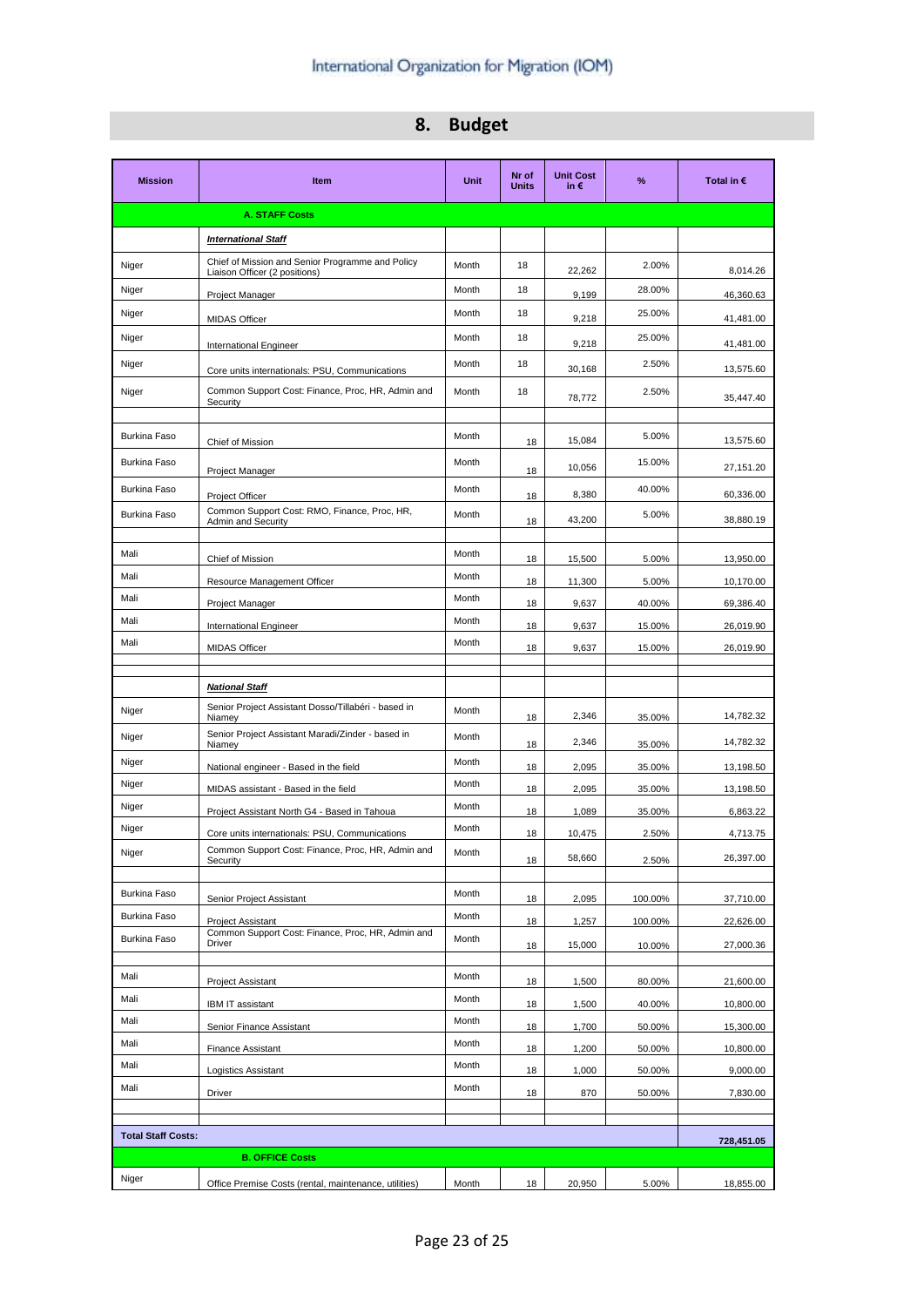## International Organization for Migration (IOM)

| Niger                                  | <b>Office Supplies</b>                                                                                                                                                                                              | Month         | 18                      | 2,933  | 5.00%          | 2,639.70                              |
|----------------------------------------|---------------------------------------------------------------------------------------------------------------------------------------------------------------------------------------------------------------------|---------------|-------------------------|--------|----------------|---------------------------------------|
| Niger                                  | <b>IT Equipment</b>                                                                                                                                                                                                 | Item          | $\overline{2}$          | 1,508  | 100.00%        | 3,016.80                              |
| Niger                                  | Office Furniture and Equipment                                                                                                                                                                                      | Item          | 3                       | 838    | 100.00%        | 2,514.00                              |
| Niger                                  | Communication costs (e-mail, thuraya, sat phone, rent)                                                                                                                                                              | Month         | 18                      | 37.710 | 5%             | 30,545.10                             |
| Niger                                  | Vehicle Running & Maintenance                                                                                                                                                                                       | Month         | 18                      | 8,380  | 5%             | 6,787.80                              |
| Niger                                  | Security costs (UNDSS/IOM requirements)                                                                                                                                                                             | Month         | 18                      | 22,207 | 5%             | 17,987.67                             |
| Niger                                  | Bank charges and Other costs                                                                                                                                                                                        | Month         | 18                      | 838    | 10.00%         | 1,508.40                              |
|                                        |                                                                                                                                                                                                                     |               |                         |        |                |                                       |
| Burkina Faso                           | Office Premise Costs (rental, maintenance, utilities)                                                                                                                                                               | Month         | 18                      | 12,570 | 10.00%         | 22,626.00                             |
| Burkina Faso                           | Travel (International flights &DSA)                                                                                                                                                                                 | Each          | $\overline{\mathbf{4}}$ | 1,257  | 100.00%        | 5,028.00                              |
| Burkina Faso                           | Communications (phone and email)                                                                                                                                                                                    | Month         | 18                      | 5,866  | 10.00%         | 10,558.80                             |
| Burkina Faso                           | Vehicle running and maintenance (fuel, etc)                                                                                                                                                                         | Month         | 18                      | 4,190  | 10.00%         | 7,542.00                              |
| Burkina Faso                           | IT Equipment & Purchases                                                                                                                                                                                            | Each          | 4                       | 1,676  | 100.00%        | 6,704.00                              |
| Burkina Faso                           | Office Furniture & Equipment Supplies                                                                                                                                                                               | Each          | $\overline{4}$          | 1,508  | 100.00%        | 6,033.60                              |
| Burkina Faso                           | Office Supplies & Materials                                                                                                                                                                                         | Month         | 18                      | 6,704  | 10.00%         | 12,067.20                             |
| Burkina Faso                           | <b>Security Cost</b>                                                                                                                                                                                                | Month         | 18                      | 13,408 | 10.00%         | 24,134.40                             |
| Burkina Faso                           | Other Office Costs (Bank Charges, Misc)                                                                                                                                                                             | Item          | 18                      | 570    | 10.00%         | 1,026.65                              |
|                                        |                                                                                                                                                                                                                     |               |                         |        |                |                                       |
| Mali                                   | Office rental and maintainance Mali                                                                                                                                                                                 | Month         | 18                      | 1,000  | 100.00%        | 18,000.00                             |
| Mali                                   | Utilities (electricity and water) Mali                                                                                                                                                                              | Month         | 18                      | 650    | 100.00%        | 11,700.00                             |
| Mali                                   |                                                                                                                                                                                                                     |               |                         | 650    |                | 11,700.00                             |
| Mali                                   | <b>Communications Mali</b>                                                                                                                                                                                          | Month         | 18                      |        | 100.00%        |                                       |
| Mali                                   | Office supplies and furniture Mali                                                                                                                                                                                  | Month         | 18                      | 600    | 100.00%        | 10,800.00                             |
| Mali                                   | Office security Mali                                                                                                                                                                                                | Month<br>Lump | 18                      | 1,000  | 100.00%        | 18,000.00                             |
|                                        | IT equipment Mali                                                                                                                                                                                                   | Sum           | $\mathbf{1}$            | 13,808 | 100.00%        | 13,808.00                             |
| Senegal                                |                                                                                                                                                                                                                     |               |                         |        |                |                                       |
| Italy                                  | RO Dakar Technical Support                                                                                                                                                                                          | Month<br>Lump | 18                      | 650    | 100.00%        | 11,700.00                             |
| <b>Total Office Costs:</b>             | IOM Rome Liaison Support                                                                                                                                                                                            | Sum           | $\mathbf{1}$            | 7,963  | 100.00%        | 7,962.62                              |
| <b>Total Staff &amp; Office Costs:</b> |                                                                                                                                                                                                                     |               |                         |        |                | 283,245.74                            |
|                                        |                                                                                                                                                                                                                     |               |                         |        |                | 1,011,696.78                          |
| Outcome 1                              |                                                                                                                                                                                                                     |               |                         |        |                |                                       |
| Act. 1.1.1<br>(Burkina Faso)           | Carry out perception studies and disseminate the<br>findings (Hauts Bassins, and Cascades)                                                                                                                          | Lump<br>Sum   |                         | 28,000 | $\blacksquare$ | $\overline{\phantom{a}}$<br>28,000.00 |
| Act. 1.1.1 (Mali)                      | Carry out perception studies and disseminate the<br>findings (Sikasso region)                                                                                                                                       | Lump<br>Sum   | $\mathbf{1}$            | 40,000 |                | 40,000.00                             |
| Act. 1.2.1<br>(Niger)                  | Create or add communication networks between                                                                                                                                                                        |               |                         |        |                |                                       |
|                                        | committees and authorities and hold local coordination<br>forums and community assemblies at regional, local or<br>border levels (Agadez, Maradi, Zinder and Diffa)                                                 | Each          | 4                       | 7,674  |                | 30,697.98                             |
| Act. 1.2.1<br>(Burkina Faso)           | Creation and training of community prevention<br>committees (Coordinations Communales de Securite)                                                                                                                  | Each          | 5                       | 11,600 |                | 58,000.00                             |
| Act. 1.2.1 (Mali)                      | Missions to set up community prevention committees<br>(CPC)                                                                                                                                                         | Each          | $\mathbf{1}$            | 20.000 |                | 20,000.00                             |
| Act. 1.2.2<br>(Niger)                  | Equip the stakeholders (committees, national<br>authorities and security forces) to facilitate<br>communication/cooperation and collaboration<br>(cellphones, solar chargers) (Agadez, Maradi, Zinder<br>and Diffa) | Each          | 4                       | 5,272  |                | 21,088.02                             |
| Act. 1.2.2<br>(Burkina Faso)           | Donation of equipment at central level                                                                                                                                                                              | Lump<br>Sum   | $\mathbf{1}$            | 28,000 |                | 28,000.00                             |
| Act. 1.2.2 (Mali)                      | Donation of equipment for CPCs                                                                                                                                                                                      | Lump<br>Sum   | $\mathbf{1}$            | 20,309 |                | 20,309.44                             |
|                                        |                                                                                                                                                                                                                     |               |                         |        |                |                                       |
| Act. 1.3.1<br>(Niger)                  | Organize community-based events and awareness-<br>raising activities in the targeted regions<br>Organize community-based events and awareness-                                                                      | Each          | 3                       | 37,000 |                | 111,000.00                            |